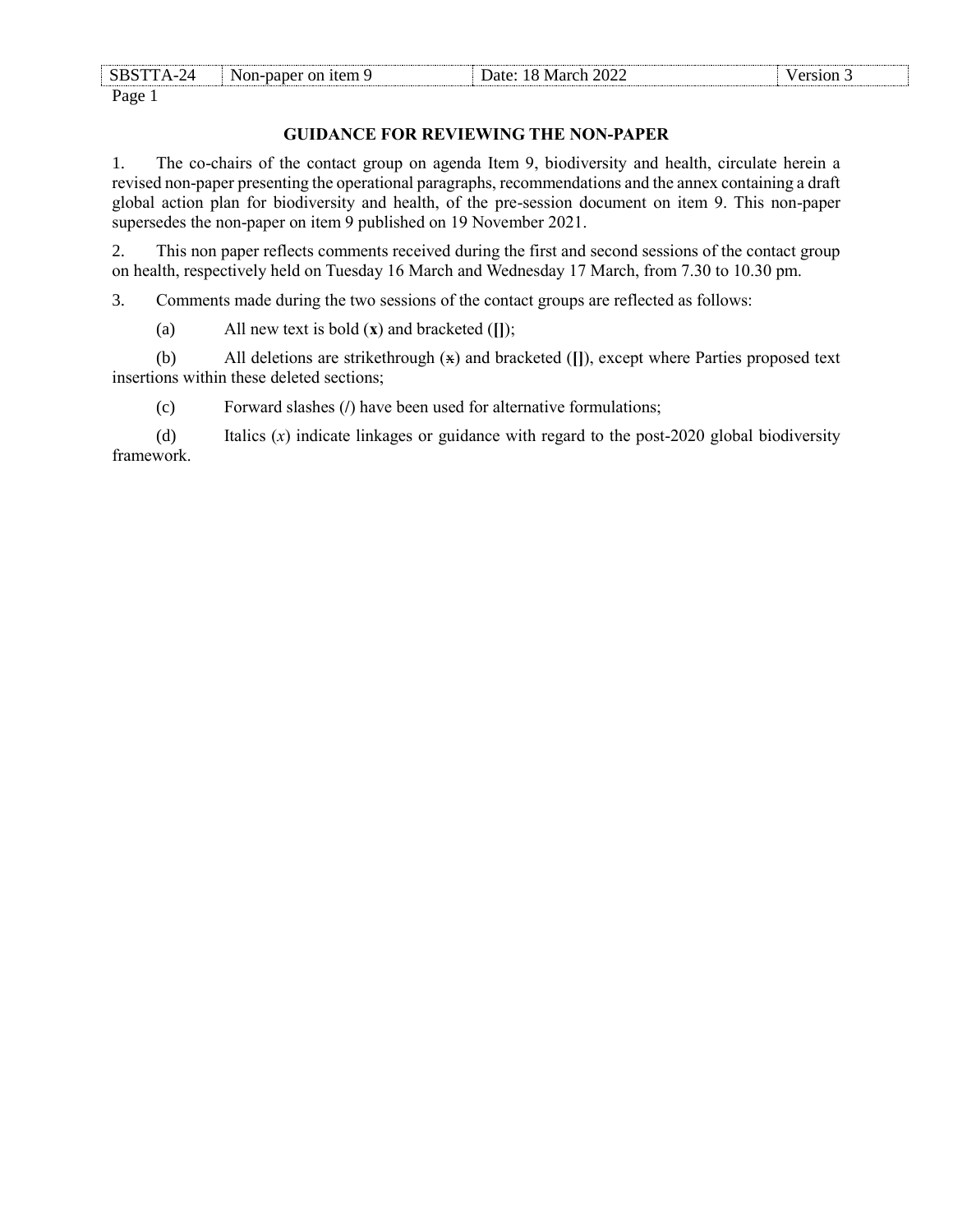#### NON-PAPER

#### **BIODIVERSITY AND HEALTH**

The Subsidiary Body on Scientific, Technical and Technological Advice may wish to recommend that the Conference of the Parties at its fifteenth meeting adopt a decision along the following lines:

#### *The Conference of the Parties,*

*Recognizing* that [human]health and well-being are not possible without biodiversity and the ecosystem functions and services[that biodiversity underpins], that the loss of biodiversity [**and ecosystem degradation**] can impact health negatively, and that health-related activities can have potential impacts on biodiversity which may threaten the provision of ecosystem functions and services,

*Recalling* decisions XII/21, XIII/6 and 14/4 on biodiversity and health and decision XIII/3 on the mainstreaming and integration of biodiversity within and across sectors, and acknowledging the guidance on integrating biodiversity considerations into One Health approaches, among other holistic approaches,

*Recognizing* that the COVID-19 pandemic has further highlighted the importance of the relationship between people and [**other components of**] biodiversity, the urgency of addressing [the] biodiversity [**loss**] [crisis] alongside [the]climate [**change**] [crisis], [**the importance of early data and information-sharing, the need to address inequities in global health and to strengthen health systems in developing countries],** the need for a sustainable and inclusive recovery [**from COVID-19**] [within the "build back better" agenda], and that a biodiversity-inclusive One Health approach, among other holistic approaches, would help to prevent and reduce the risk of future diseases of zoonotic origin and other infectious diseases, [**as well as chronic and non-communicable diseases, while optimizing the health of people, animals and ecosystems, and achieving better public health outcomes**].

*[Stressing* that mainstreaming biodiversity in the health [**and productive** sector[**s]**] and strengthening cooperation as recognized in the long-term approach to mainstreaming biodiversity (CBD/COP/DEC/15/--) and cooperation with other conventions and organizations (CBD/COP/DEC/15/-- ), and leveraging biodiversity and health co-benefits are very important for halting the loss of biodiversity and for the achievement of the post-2020 global biodiversity framework and the 2030 Agenda for Sustainable Development],

*[Emphasizing]/[Recalling]/[Recognizing]* the [**critical][** essential] role of [**genetic resources**]/ [the Nagoya Protocol on] /[**efficient and effective**] Access to Genetic Resources and the Fair and Equitable Sharing of Benefits Arising from their Utilization][**, as appropriate,**]/ [**instruments**] [[for health-related technological developments, and] [**including**] the need [**for special consideration regarding emergencies that threaten or damage the health of human and wild species]** to achieve the fair and equitable sharing of the benefits arising out of the utilization [of genetic resources] and to foster scientific and technological research in the field of **[biodiversity and health linkages**] [healthcare and other health-related activities]],

*Recognizing* the importance of the sustainable use of biodiversity to support food security and to provide co-benefits for human health, in line with the 2030 Agenda for Sustainable Development,

*Recognizing* the long-standing collaboration between the Secretariat of the Convention on Biological Diversity and the World Health Organization, which contributes to a strengthened understanding of biodiversity-health linkages and to raising the importance of One Health approaches,

*[[Taking note* of] */[Welcoming]* the report on the Workshop on Biodiversity and Pandemics<sup>1</sup> convened by the Intergovernmental Science-Policy Platform on Biodiversity and Ecosystem Services,]

*[Welcoming]/[Taking note* **of***]* the World Health Organization's report launched on 20 May 2021<sup>2</sup> on *Nature, Biodiversity and Health: an overview of interconnections*, [presenting ways nature and

l

<sup>&</sup>lt;sup>1</sup> <https://www.ipbes.net/pandemics>

<sup>2</sup> [www.euro.who.int/en/nature-biodiv-health](http://www.euro.who.int/en/nature-biodiv-health)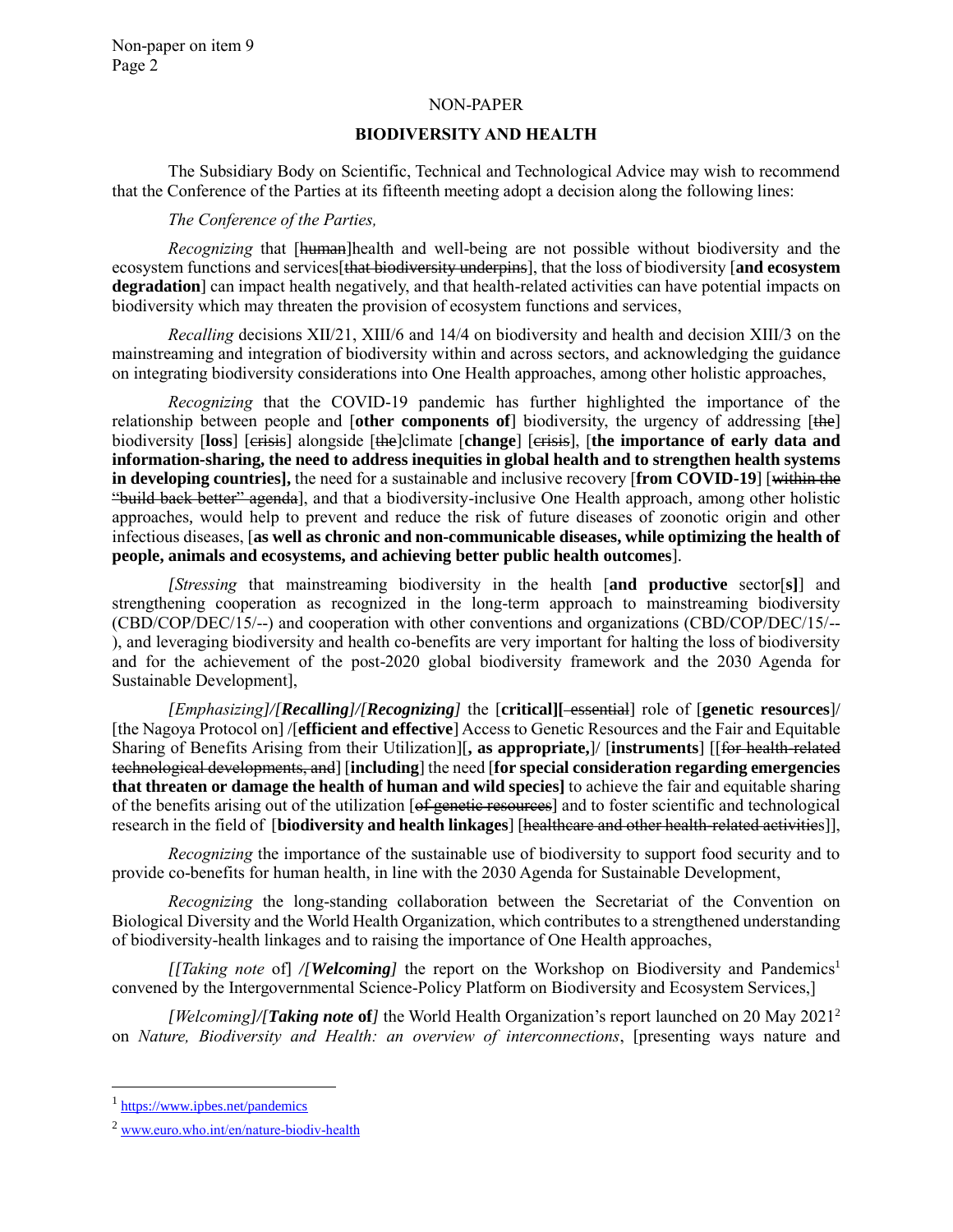ecosystems can support and protect health and well-being, and describing how nature degradation and the loss of biodiversity can [**affect] [**threaten] human health],

*[Recognizing* **that negotiations are underway for a World Health Organization convention, agreement or other international instrument to strengthen pandemic prevention, preparedness and response and noting the importance of integrating a biodiversity-inclusive One Health approach, among other holistic approaches, into these discussions**,]

*[[Welcoming]/[Taking note* **of***]* **the resolution 5/11 on biodiversity and health of the United Nations Environment Assembly**]

1. [*Welcomes]/[Takes note* **of***]* the strengthened collaboration on the One Health approach by the World Health Organization, the World Organization for Animal Health, the Food and Agriculture Organization of the United Nations, and the United Nations Environment Programme, including the recent establishment of the One Health High-level Expert Panel;

[1. *bis*. **Also** *welcomes* **the operational definition of One Health developed by the One Health High Level Expert Panel (OHHLEP) established by the Tripartite Alliance (FAO, OIE and WHO) and the United Nations Environment Programme, which provides a common language and understanding of One Health,**]

[2. *[Encourages] [Invites]* Parties, [**and** *invites*] other Governments, [**subnational and local governments**], and relevant stakeholders to [**take actions**] [consider opportunities] for a sustainable and inclusive recovery from the COVID-19 pandemic, [**including**] [also] through short-term stimulus measures[ 3 ] and longer-term approaches that contribute to the conservation, [**restoration**] and sustainable use of biodiversity, and [**the need to achieve the fair and equitable sharing of benefits arising out of utilization of genetic resources**] [benefit-sharing], and thereby contribute to minimizing the risk of future diseases of zoonotic origin, taking into account a biodiversity-inclusive One Health approach among other relevant approaches and making use, as appropriate and in accordance with national circumstances and priorities, of the information provided in the fifth edition of the *Global Biodiversity Outlook* and the note prepared by the Executive Secretary for the special virtual sessions of the Subsidiary Body on Scientific, Technical and Technological Advice and the Subsidiary Body on Implementation on Biodiversity, One Health, and the response to COVID-19 and pandemics, convened in December 2020];<sup>4</sup>

[3. [*Endorses]/[Adopts]/[Takes note* **of** *the voluntary guidelines for biodiversity and health]*[the global action plan for biodiversity and health] annexed to the present decision, [*encourages]/[urges]* Parties, and *invites* other Governments, [**subnational and local governments**], and relevant stakeholders, to implement this plan, including through the mainstreaming of biodiversity and health linkages into existing and future policies, plans and strategies, [**on a voluntary basis and in a flexible manner**], as appropriate, and in accordance with national priorities and circumstances, and [**through**] [**strengthened**] [reinforcement of] collaboration among ministries and agencies responsible for all the sectors identified in the global action plan for biodiversity and health, with a view to enhancing implementation of the three objectives of the Convention, the post-2020 global biodiversity framework, and the 2030 Agenda for Sustainable Development, with the full and effective participation of indigenous peoples and local communities, women, youth and older persons],

[3. *alt*. *Invites* **Parties, other Governments, subnational and local governments, and relevant stakeholders to consider the options, annexed to the present decision, for promoting and supporting the mainstreaming of biodiversity and health linkages**]

3.*bis*. *Invites* Parties, other Governments, [**subnational and local governments, and**] relevant stakeholders to consider opportunities for raising awareness on linkages between biodiversity and health,

l

 $3$  Appendix 2 presents options to integrate biodiversity considerations into COVID-19 stimulus and recovery measures.

<sup>4</sup> [CBD/SBSTTA-SBI-SS/2/2](https://www.cbd.int/doc/c/44f2/38b3/cf38b99f5527f600c19e3c09/sbstta-sbi-ss-02-02-en.pdf)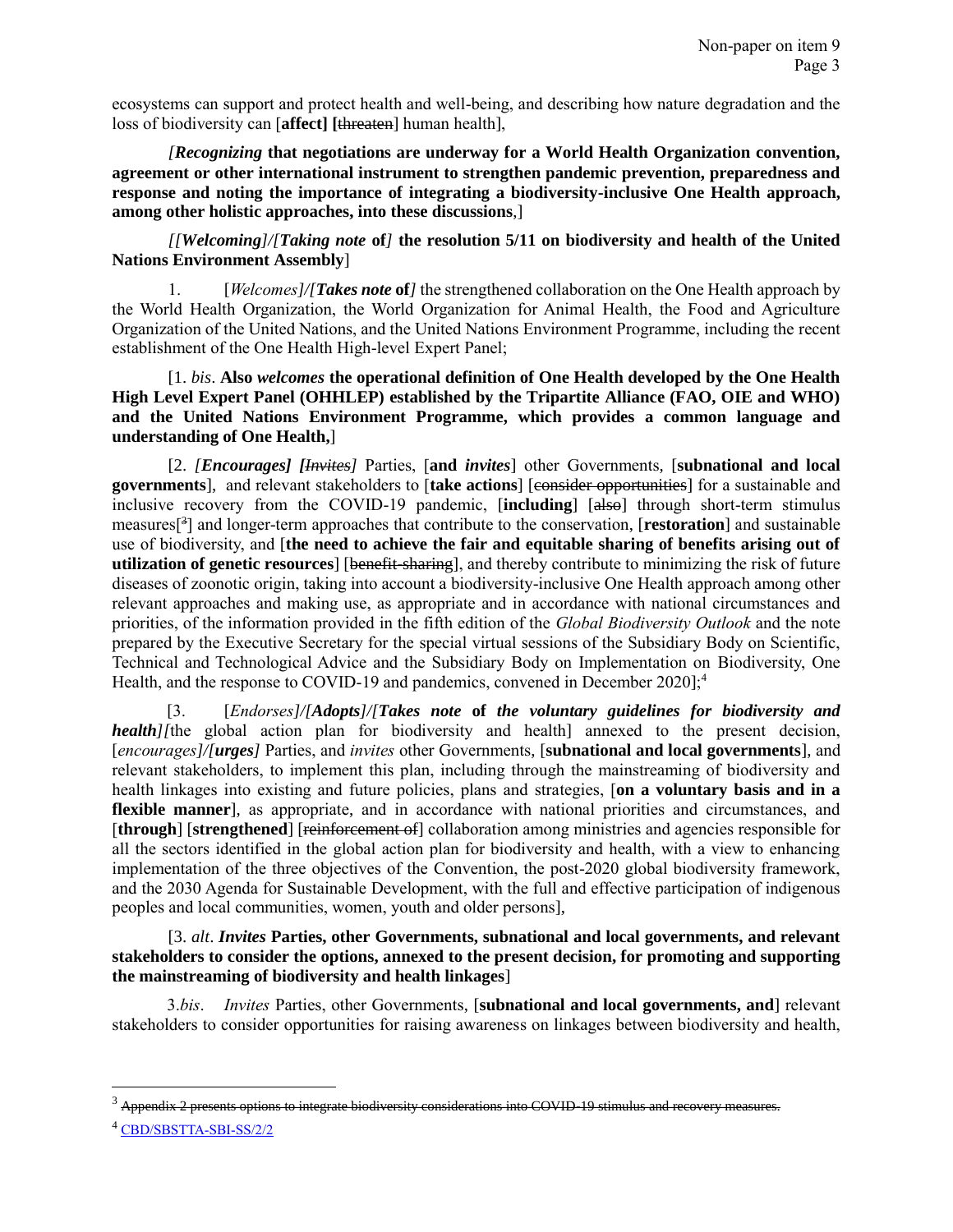[recognizing the need to address the common drivers of biodiversity loss and climate change], and thereby promoting better health and well-being outcomes;

[3. *ter*. *Recognizes* **the need for strengthened cross-sectoral, inter-agency collaboration at all levels to ensure coherent and mutually supportive implementation of this global action plan and review of its progress, as described below in paragraph 5 (d), through engaging all the relevant sectors and government agencies;**]

[4. *Invites* the World Health Organization, the World Organization for Animal Health, the Food and Agriculture Organization of the United Nations and the United Nations Environment Programme, to continue collaboration with the Convention on Biological Diversity through the recently established One Health High-Level Expert Panel, other relevant expert groups and multilateral initiatives, among others:

[(a ante) To promote a biodiversity-inclusive and whole-of-society One Health approach;]

(a) To support the implementation of the global action plan for biodiversity and health in cooperation with indigenous peoples and local communities, women, youth, [ and] older persons, [**persons with disabilities, research institutions and the private sector**], and relevant partners;

To further support the development and implementation of measures, guidance and tools for promoting and supporting the mainstreaming of biodiversity and health linkages;

(c) To support reporting on health-related indicators [**and implementation milestones**] for the monitoring of the global action plan for biodiversity and health;]

[4 *bis*. *Also invites* the Global Environment Facility (GEF), donors and other organizations, [**in accordance with their respective mandates, as appropriate, to consider]**  $[-t\theta]$  **provid[ing][e]** [**developing country**] Parties, [and ] in particular [**least developing countries and**] [developing countries, small island developing States as well as countries with economies in transition, with technical and financial support for [**mainstreaming biodiversity and health linkages**] [the effective implementation of the global action plan for biodiversity and health];]

[5. *Requests* the Executive Secretary, subject to the availability of resources, and in collaboration with the World Health Organization, [**the World Organization for Animal Health, the Food and Agriculture Organization of the United Nations, and UNEP, including as appropriate, the One Health High-level Expert Panel,**] and other partners and indigenous peoples and local communities, women, youth and older persons, and relevant partners, [**to**]:

[**T** $\Theta$ ] facilitate the implementation of the global action plan for biodiversity and health, and promote a biodiversity-inclusive One Health approach;

[(b) To continue collaboration with the World Health Organization, the World Organisation for Animal Health, the Food and Agriculture Organization of the United Nations and the United Nations Environment Programme, including, as appropriate, the One Health High-level Expert Panel, to promote a biodiversity-inclusive One Health approach; ]

[(b) *bis*. *Contribute***, as appropriate, to ongoing negotiations under the World Health Organization to establish a convention, agreement or other international instrument on pandemic prevention, preparedness and response**;]

[(c) Report on progress to the Subsidiary Body on Scientific, Technical and Technological Advice prior to the sixteenth meeting of the Conference of the Parties;]

[(d) *Invite* **Parties to provide, on a voluntary basis, information on their activities and results from the implementation of the global action plan for biodiversity and health, as contained in the annex to the present decision, in alignment with the post-2020 global biodiversity framework, as appropriate, and** *requests* **the Executive Secretary to compile these submissions and make a progress report on the implementation available for consideration by the Subsidiary Body on Scientific, Technical and Technological Advice at a meeting to be held prior to the nineteenth meeting of the Conference of the Parties**;]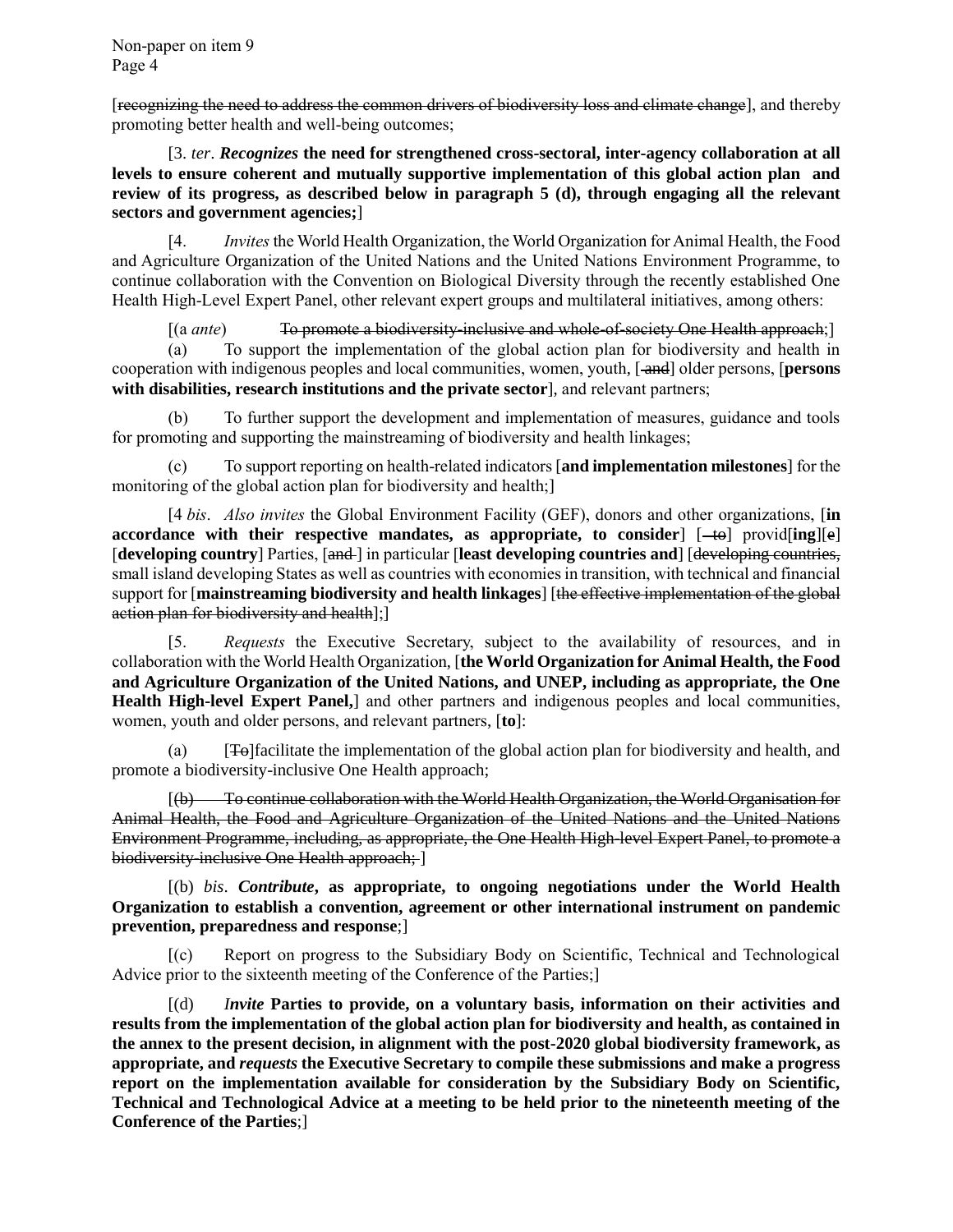[(e) *Provide* **capacity-building opportunities for developing country Parties for the implementation and monitoring of the global action plan for biodiversity and health.**]]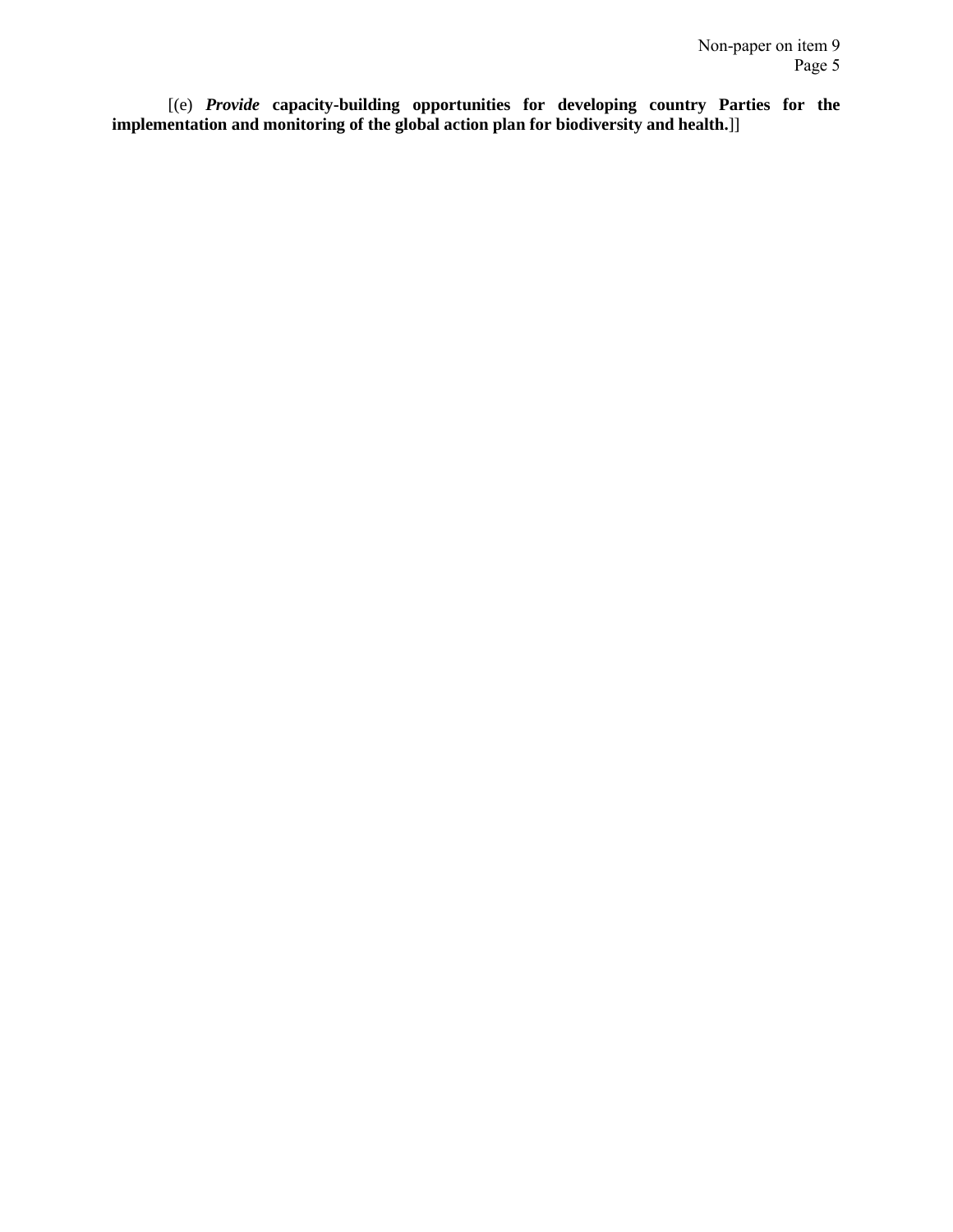#### *Annex I*

### **[DRAFT GLOBAL ACTION PLAN FOR BIODIVERSITY AND HEALTH (2020/22-2030)]**

### **[Draft options for promoting and supporting the mainstreaming of biodiversity and health linkages]**

*Leveraging biodiversity and health linkages to achieve a healthy living in harmony with nature*

| $\mathbf{I}$ . |                                                                                              |  |
|----------------|----------------------------------------------------------------------------------------------|--|
| П.             |                                                                                              |  |
| III.           |                                                                                              |  |
| IV.            |                                                                                              |  |
| V.             |                                                                                              |  |
| VI.            |                                                                                              |  |
| Element 1.     | Cross-sectoral mainstreaming of biodiversity and health linkages in health, biodiversity and |  |
| Element 2.     | Sector-specific mainstreaming of biodiversity and health linkages  17                        |  |
| Element 3.     |                                                                                              |  |
| Element 4.     |                                                                                              |  |
| Element 5.     |                                                                                              |  |
| Element 6.     |                                                                                              |  |
| VII.           |                                                                                              |  |

### **I. OVERVIEW**

<span id="page-5-0"></span>1. [The global action plan]/[**These options**] for biodiversity and health, developed in line with decisions [XII/21,](https://www.cbd.int/doc/decisions/cop-12/cop-12-dec-21-en.pdf) [XIII/6,](https://www.cbd.int/doc/decisions/cop-13/cop-13-dec-06-en.pdf) and [14/4](https://www.cbd.int/doc/decisions/cop-14/cop-14-dec-04-en.pdf) of the Conference of the Parties to the Convention on Biological Diversity, [**are**][is] aimed at catalysing the mainstreaming of [**all the provisions of the Convention of Biological Diversity into the**] [biodiversity and] health [**sector**] linkages and accelerating efforts towards a [biodiversity-inclusive] One Health transition [**that fully respects the sovereign rights of States** [**with respect to the objectives of the Convention on Biological Diversity**][**to determine access to their genetic resources, including genetic sequence data, and guarantees the fair and equitable sharing of benefits arising from their utilization.**]][recognizing the One Health approach among other holistic approaches to health]. Recognizing the complexity and wide range of interlinkages between biodiversity and health, the [action plan defines action areas and activities]/[**options are**]framed under six elements in line with the specified strategic and supporting objectives: cross-sectoral mainstreaming, [**inter**]*-*sectorspecific mainstreaming, education and awareness-raising, [surveillance and] monitoring, research, [**fair and equitable benefit-sharing**], and capacity-building and funding. Parties and other Governments, at all levels, relevant organizations and initiatives, indigenous peoples and local communities, women, youth, older persons, [**persons living with disabilities**], and relevant stakeholders, including business and civil society organizations are encouraged to [**consider these options**]/[implement this action plan], in accordance with national, [**subnational and local**] circumstances and priorities. [The implementation of this action plan is]/[**These options are**] envisaged to contribute to support the implementation of the post-2020 global biodiversity framework and the achievement of the 2050 Biodiversity Vision of living in harmony with nature, [responding to challenges for the health of people], [[animals, plants, other organisms and our environment] [**and nature**]][in a holistic manner.]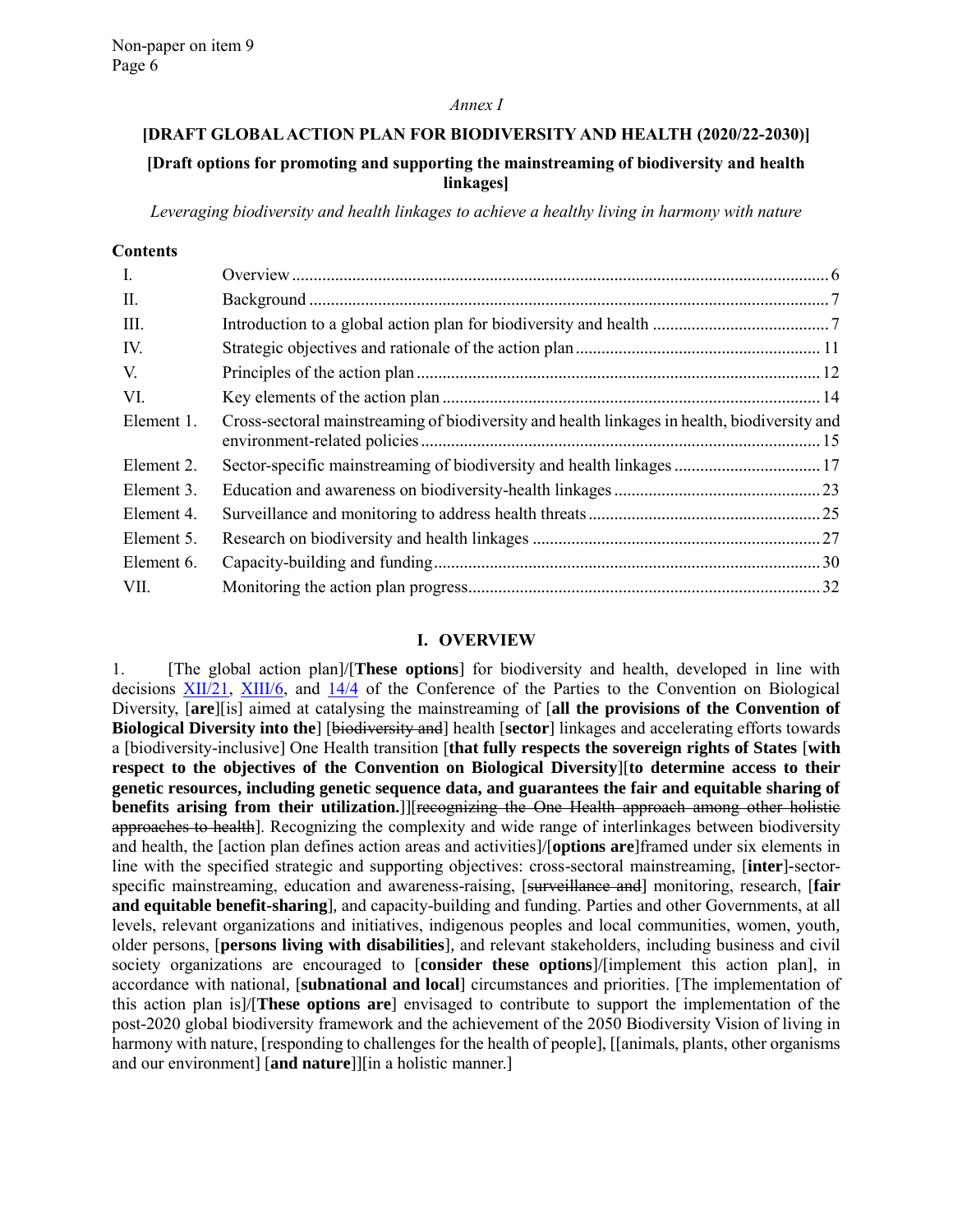### **II. BACKGROUND**

<span id="page-6-0"></span>[2. In decision 14/4, the Conference of the Parties of the Convention on Biological Diversity requested the Executive Secretary, subject to the availability of financial resources, and invited the World Health Organization, in collaboration, as appropriate, with other members of the Inter-agency Liaison Group on Biodiversity and Health as well as other partners, to develop a draft global action plan to mainstream biodiversity and health linkages into national policies, strategies, programmes and accounts. The action plan has been developed in pursuance of this request and in line with other decisions of the Conference of the Parties of the Convention on Biological Diversity, in particular decisions XII/21, XIII/6, and 14/4.]

3. In decision XII/21, the Conference of the Parties recognized the value of the One Health approach to address the cross-cutting issue of biodiversity and human health, as an integrated approach consistent with the ecosystem approach (decision  $V/6$ ) that takes in consideration the complex relationships between humans, microorganisms, animals, plants, agriculture, wildlife and the environment. In decision XIII/6, the Conference of the Parties welcomed the *State of Knowledge Review on Connecting Global Priorities:*  Biodiversity and Human Health<sup>5</sup> and requested a guidance to support the consideration of biodiversity and ecosystem management in the application of the "One Health" approach, among other holistic approaches. A *guidance on integrating biodiversity considerations into One Health approaches*<sup>6</sup> was subsequently adopted in decision 14/4.

### **III. INTRODUCTION TO A GLOBAL ACTION PLAN FOR BIODIVERSITY AND HEALTH**

<span id="page-6-1"></span>4. As a fundamental element of sustainable development and as a human right, health has a central place in the 2030 Agenda for Sustainable Development, with Sustainable Development Goal 3 calling on all stakeholders to "ensure healthy lives and promote well-being for all at all ages". In addition to socioeconomic determinants of human health and well-being and in light of intellectual property considerations for health, the impact of environmental, climate, biodiversity loss, including ecosystem change and degradation, on health is increasingly recognized. Human health ultimately depends upon biodiversity, [and]ecosystem services [**and the fair and equitable access to vaccinations, therapies and treatments**]*.* Human rights and a healthy planet are mutually dependent. [**In its resolution 48/13 the UN Human Rights Council recognized the right to a**][A safe], clean, healthy and sustainable environment [**and equitable access to medical care are**]/[**as a human right that is important for the enjoyment of human rights and which requires the full implementation of multilateral environmental agreements under the principles of international environmental law**.][**This right**] is integral to the full enjoyment of a wide range of human rights, including the rights to life, health, food, water and sanitation.<sup>7</sup> To realize our human rights, we must heal, protect and sustainably live on our planet [**and provide**] universal health coverage [**to all**]. 8

5. Biodiversity underpins nature's contributions to people (NCP) that are essential to human health and well-being. As defined by the Intergovernmental Science-Policy Platform on Biodiversity and Ecosystem Services (IPBES), $9$  NCP impact health through, among other things: (a) dietary health, (b) environmental exposure which includes the health risk associated with degradation of environmental quality, (c) exposure to communicable diseases, (d) hazard risk reduction relating to exposure to extreme weather, drought or fire, (e) psychological health as interaction with nature are known to improve mental health, and (f) use of

l <sup>5</sup> WHO/CBD, Connecting global priorities: biodiversity and human health: a state of knowledge review, 2015, <https://www.cbd.int/health/SOK-biodiversity-en.pdf>

 $6$  CBD/SBSTTA/21/9.

 $^7$  In line with resolution  $\triangle$ *HRC*/48/L.23/Rev.1 on the right to a clean, healthy and sustainable environment adopted by the UN Human Rights Council on 8 October 2021.

<sup>&</sup>lt;sup>8</sup> Report of the Special Rapporteur on the issue of human rights obligations relating to the enjoyment of a safe, clean, healthy and sustainable environment, Human rights depend on a healthy biosphere,  $\frac{A}{75/161}$  and annex on good practices, 2020.

<sup>9</sup> IPBES, Global Assessment on Biodiversity and Ecosystem Services, Chapter 2.3. Status and Trends - Nature's Contributions to People (NCP), May 2019,

[https://www.ipbes.net/sites/default/files/ipbes\\_global\\_assessment\\_chapter\\_2\\_3\\_ncp\\_unedited\\_31may.pdf](https://www.ipbes.net/sites/default/files/ipbes_global_assessment_chapter_2_3_ncp_unedited_31may.pdf)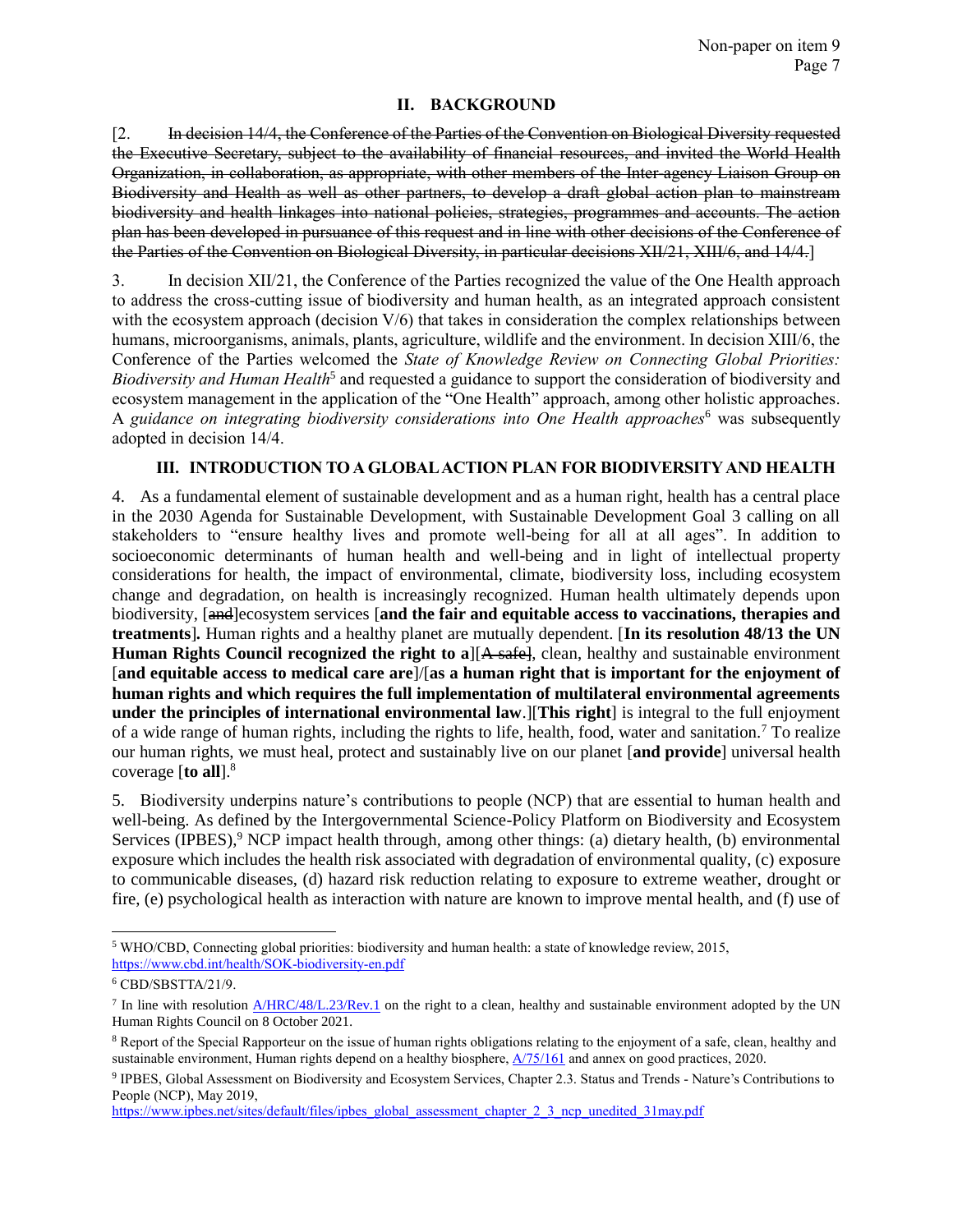natural compounds in medicinal products and biochemical compounds. Many of nature's contributions to people, including those conveying [social], mental and physical benefits, are essential for human health and well-being. Biodiversity, [**and access and benefit-sharing in particular**]*,* is also integral to key development sectors that modulate health outcomes directly or indirectly, such as pharmacy, biochemistry, biotechnology, agriculture, or tourism.

6. With biodiversity declining faster than at any time in human history, the deterioration in nature's contributions to people threatens a good quality of life.<sup>10</sup> The costs of inaction on biodiversity loss are high and are anticipated to increase.<sup>11</sup> Although the impact of environmental degradation and biodiversity loss on health outcomes is more direct on vulnerable population groups [**and at the local level]**, it [**can potentially]** affects all people worldwide, as has become even more clear in the light of the COVID-19 pandemic.

7. Emerging infectious [and zoonotic] diseases<sup>12</sup> (e.g. Ebola virus disease, HIV/AIDS, Monkeypox, SARS, MERS, COVID-19) highlight the complex linkages among biodiversity, global environmental change and human health,<sup>13</sup> and the critical need for integrated, transdisciplinary approaches such as One Health among other holistic approaches to address the intricate linkages between the health of all people, animals, plants and other organisms, and [our shared] [**the**] environment. [Taking note of the findings of the IPBES Workshop Report on Biodiversity and Pandemics,<sup>14</sup> almost all pandemics, and the majority of emerging infectious diseases (EIDs), are caused by wildlife-origin pathogens, and pandemics risk is increasing rapidly, driven by exponentially increasing anthropogenic changes,] [**and equal access to medical supplies, in view of poverty and other development challenges]**, [with more than five new diseases emerging in people every year.] The COVID-19 pandemic also shed light on the importance of nature for people, as people sought increasingly the outdoors and nature during the pandemic in order to keep themselves mentally and physically healthy. The COVID-19 pandemic highlights the urgent need to provide adequate means of implementation to developing countries, [**small island developing states, and countries with economies in transition**] to enable them to respond to health emergencies, while supporting the conservation and sustainable use of biodiversity and addressing their social and economic challenges; [**the COVID-19 pandemic also highlights the urgent need to take all necessary actions to prevent the spillover of pathogens at source, from wildlife**].

8. One Health, among other holistic approaches such as EcoHealth and Planetary Health,<sup>15</sup> recognizes that human health is intimately connected to the health of the planet, [**as well as with**] all living beings, **with our** ecosystems, our environment, and [**with**] relevant systemic drivers [**through a transdisciplinary** 

<sup>12</sup> See WHO definition - https://www.who.int/news-room/factsheets/detail/zoonoses#:~:text=A%20zoonosis%20is%20an%20infectious,food%2C%20water%20or%20the%20environment.

l  $10$  Ibid.

<sup>11</sup> Organisation for Economic Co-operation and Development (OECD), Biodiversity: Finance and the Economic and Business Case for Action, May 2019, [https://www.oecd.org/environment/resources/biodiversity/G7-report-Biodiversity-Finance-and-the-](https://www.oecd.org/environment/resources/biodiversity/G7-report-Biodiversity-Finance-and-the-Economic-and-Business-Case-for-Action.pdf)[Economic-and-Business-Case-for-Action.pdf](https://www.oecd.org/environment/resources/biodiversity/G7-report-Biodiversity-Finance-and-the-Economic-and-Business-Case-for-Action.pdf)

<sup>&</sup>lt;sup>13</sup> As highlighted in CBD/SBSTTA-SBI-SS/2/INF/1, with regard to links between biodiversity and infectious diseases, higher biodiversity may be expected to increase the *hazard* of emerging infectious diseases, because host diversity (for example of wild mammals) is correlated with the diversity of pathogens (organisms that cause disease). However, this relationship is not necessarily predictive of disease risk since some event is needed to convert a hazard into a risk of pathogen emergence. Such risk factors include encroachment into natural habitats and contact with wildlife. Also, paradoxically, greater host diversity may actually decrease risk of zoonotic pathogen spillover by reducing the prevalence of pathogens among a diversity of host species ("dilution effect" - though this is not always the case). Thus, efforts to minimize biodiversity loss can also reduce disease risk, mostly by reducing contact between humans and wildlife and limiting introduction of exotic species, even if these efforts maintain areas of high disease hazard through the diversity of pathogens.

<sup>&</sup>lt;sup>14</sup> IPBES Workshop Report on Biodiversity and Pandemics, 27-31 July 2020, [https://www.ipbes.net/pandemics.](https://www.ipbes.net/pandemics) This workshop report and any recommendations or conclusions contained therein have not been reviewed, endorsed or approved by the Plenary of the Intergovernmental Science-Policy Platform on Biodiversity and Ecosystem Services.

<sup>15</sup> EcoHealth and Planetary Health are presented as other holistic approaches to health in the *Guidance on integrating biodiversity considerations into One Health approaches,* CBD/SBSTTA/21/9. The Action plan builds on the value of the One Health approach, which has been recognized in the guidance and former decisions of the Conference of the Parties, while acknowledging other holistic approaches.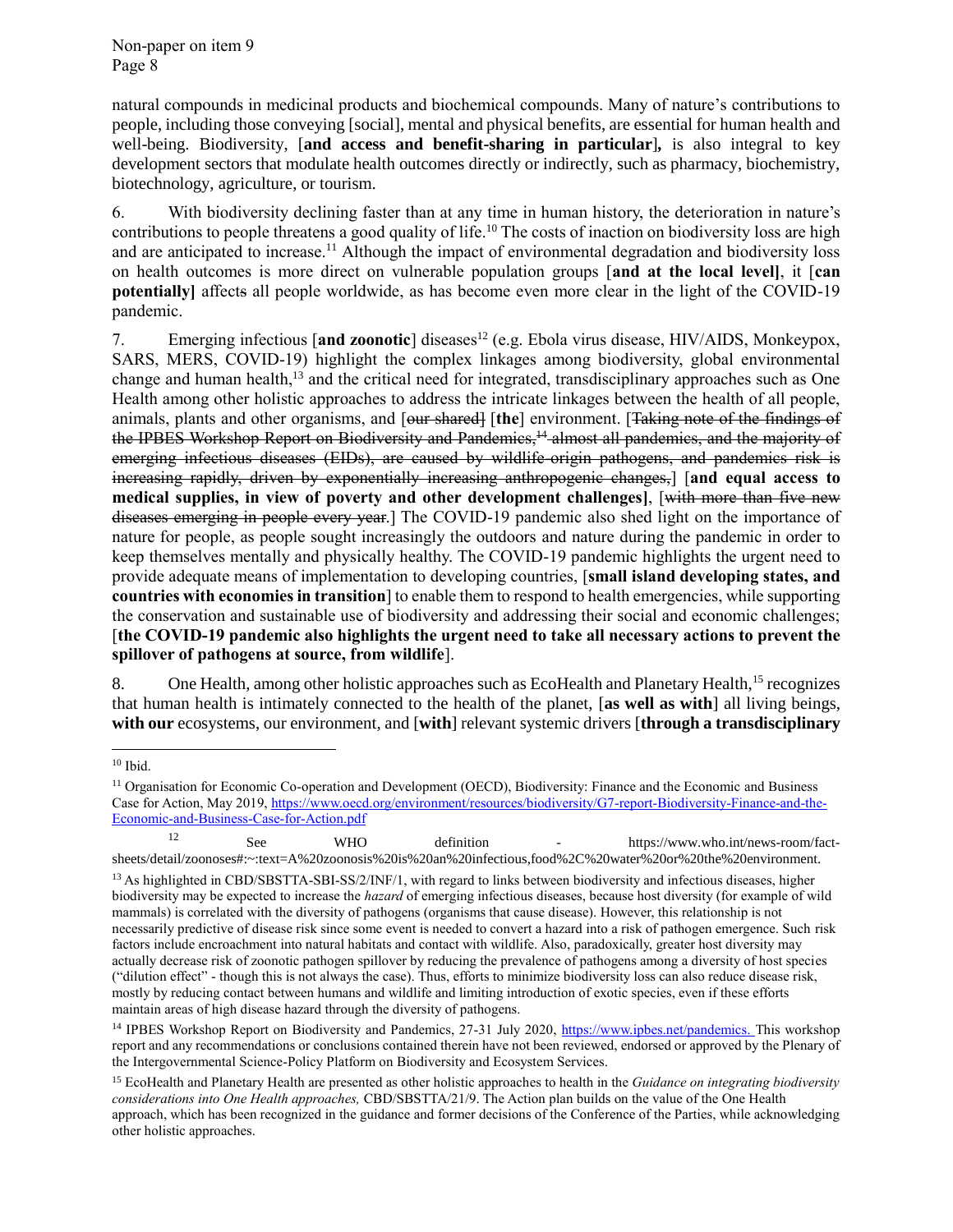**and multi-sectoral approach]**. While there is no universal definition, One Health is defined by [**the One Health High Level Expert Panel (OHHLEP) established by the Food and Agriculture Organization of the United Nations (FAO), the World Health Organization (WHO), the World Organisation for Animal Health (OIE) and the United Nations Environment Programme (UNEP), as an integrated, unifying approach that aims to sustainably balance and optimize the health of people, animals and ecosystems. It recognizes the health of humans, domestic and wild animals, plants, and the wider environment (including ecosystems) are closely linked and inter-dependent. The approach mobilizes multiple sectors, disciplines and communities at varying levels of society to work together to foster well-being and tackle threats to health and ecosystems, while addressing the collective need for clean water, energy and air, safe and nutritious food, taking action on climate change, and contributing to sustainable development**]. [as "an approach to designing and implementing programmes, policies, legislation and research in which multiple sectors communicate and work together to achieve better public health outcomes" and by the United Nations Environment Programme (UNEP) as "a cross-cutting and systemic approach to health based on the fact that human health and animal health are interdependent and linked to the health of the ecosystems in which they co-exist<sup>2</sup>. As biodiversity conservation, ecosystem dynamics, and socioeconomic drivers of human activities impacting biodiversity and ecosystems, have often received less attention in One Health approaches than human-animal interconnections, it is critical to further integrate the full range of biodiversity and health linkages and relevant systemic drivers through a transdisciplinary [**and multisectoral**] approach and consider the importance of the three pillars of the Convention for human health in a balanced manner.

9. Over the last decade, the multiplicity and complexity of linkages between biodiversity and human health have been increasingly recognized, as reflected in the findings of the *State of Knowledge Review on Connecting Global Priorities: Biodiversity and Human Health.* <sup>16</sup> The action plan builds on resources and reports developed by the Secretariat of the Convention, WHO, the Inter-agency Liaison Group on biodiversity and health and other partners over the last years, including the Guidance on integrating biodiversity considerations into One Health approaches*.* The action plan supports a "biodiversity-inclusive One Health transition" identified in the fifth edition of the *Global Biodiversity Outlook*<sup>17</sup> as part of the eight areas of transition that may be needed to achieve living in harmony with nature by 2050 and takes the WHO *Global Strategy on Health, Environment and Climate Change<sup>18</sup> into consideration. With regard to the* agenda on mainstreaming biodiversity and health linkages, the action plan complements the long-term approach to mainstreaming biodiversity and its related action plan for the long-term approach to mainstreaming biodiversity,<sup>19</sup> noting that mainstreaming of biodiversity within and across sectors is crucial in the promotion of an integrated approach to health.

10. The action plan also takes into account the preparatory documents of the special virtual session of the Subsidiary Body on Scientific, Technical and Technological Advice and the Subsidiary Body on Implementation convened in December 2020 to discuss interlinkages between biodiversity and health, the One Health approach, and the response to COVID-19 and pandemics.<sup>20</sup> It also builds on the findings of the report by UNEP on *Preventing the next pandemic - Zoonotic diseases and how to break the chain of transmission*<sup>21</sup> and the publication entitled *The COVID-19 challenge: Zoonotic diseases and wildlife. Collaborative Partnership on Sustainable Wildlife Management's four guiding principles to reduce risk* 

 $\overline{a}$ 

<sup>16</sup> WHO/CBD, Connecting global priorities: biodiversity and human health: a state of knowledge review, 2015, <https://www.cbd.int/health/SOK-biodiversity-en.pdf>

<sup>17</sup> *Global Biodiversity Outlook*, fifth edition, Secretariat of the Convention on Biological Diversity, 2020,

<sup>18</sup> WHO Global Strategy on Health, Environment and Climate Change, WHO, 2020, <https://apps.who.int/iris/bitstream/handle/10665/331959/9789240000377-eng.pdf?ua=1>

<sup>19</sup> CBD/SBI/3/13 and CBD/SBI/3/13/Add.1.

<sup>20</sup> [CBD/SBSSTA-SBI-SS/2/2](https://www.cbd.int/doc/c/44f2/38b3/cf38b99f5527f600c19e3c09/sbstta-sbi-ss-02-02-en.pdf) and [CBD/SBSTTA-SBI-SS/2/INF/1.](https://www.cbd.int/doc/c/2abd/08b3/123a81e9d2b3b9d6eb0dd9b8/sbstta-sbi-ss-02-inf-01-en.pdf)

<sup>&</sup>lt;sup>21</sup> UNEP, Preventing the next pandemic - Zoonotic diseases and how to break the chain of transmission, July 2020, <https://www.unep.org/resources/report/preventing-future-zoonotic-disease-outbreaks-protecting-environment-animals-and>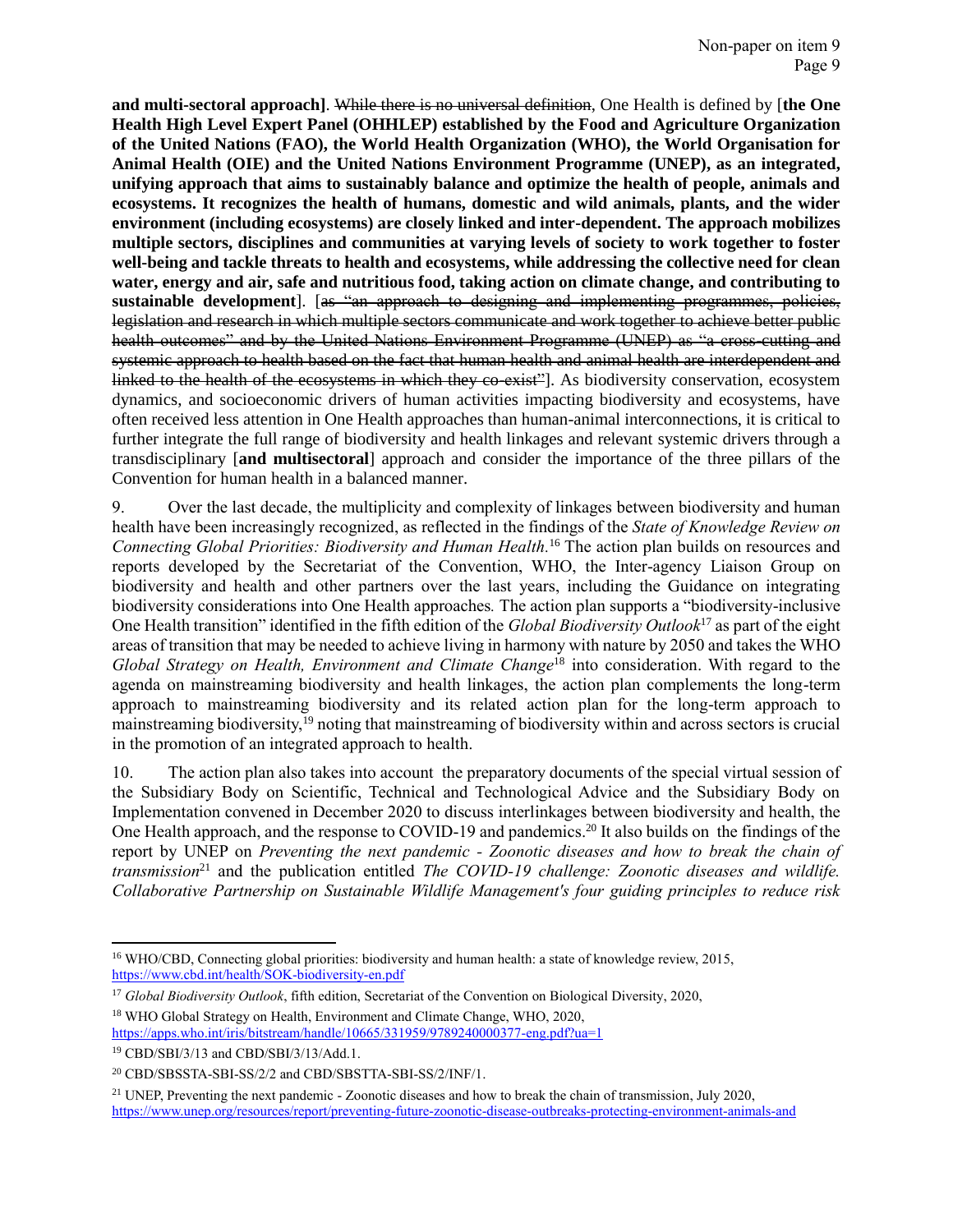*from zoonotic diseases*<sup>22</sup> developed by the Members of the Collaborative Partnership on Sustainable Wildlife Management (CPW) and the Food and Agriculture Organization of the United Nations (FAO), [**as well as the work of the Group constituted under the Permanent Committee of CITES Convention "Working Group on the Role of CITES in reducing risk of future zoonotic disease emergence associated with international wildlife trade". It further recognizes the role of the Sustainable Wildlife Management Programme (SWM), a joint programme of FAO, Centre for International Forestry Research (CIFOR), French Agriculture Research Centre for International Development (CIRAD), and Wildlife Conservation Society (WCS), with funding from the European Union, the French Facility for Global Environment (FFEM), and the French Development Agency (AFD)].** The action plan also takes note of the work programme of IPBES adopted at its seventh plenary<sup>23</sup> foreseeing the elaboration of a biodiversity nexus assessment, which will include linkages between biodiversity and health, taking into account the Workshop report on Biodiversity and Pandemics.<sup>24</sup> The action plan also supports the 'build back better' agenda, which includes economic recovery by protecting nature and thus protecting health, in line with the *WHO Manifesto for a Healthy Recovery from COVID-19*<sup>25</sup> with particular attention to the first prescription to *Protect and Preserve the Source of Human health: Nature*.

11. In the context of the COVID-19 pandemic and the ["build back better" agenda, there is a growing momentum on environmental components of One Health, as illustrated by [the joining of UNEP] [**the enhanced collaboration of UNEP with**] the Tripartite [**Alliance**] consisting of WHO, the World Organisation for Animal Health (OIE) and [FAO,](http://www.fao.org/home/en/) as well as the creation of a One Health High Level Expert Panel.<sup>26</sup> In the context of the COVID-19 pandemic and the ["build back better"] agenda, there is a growing momentum on environmental components of One Health, as illustrated by [the joining of UNEP] [**the enhanced collaboration of UNEP with]** [to] the Tripartite [**Alliance**] consisting of WHO, the World Organisation for Animal Health (OIE) and [FAO,](http://www.fao.org/home/en/) as well as the creation of a One Health High Level Expert Panel.<sup>27</sup> Given the evolving landscape and building on this momentum, the Secretariat of the Convention on Biological diversity will continue to facilitate awareness of biodiversity and health linkages and work closely with its partners, including WHO and through the Inter-agency Liaison Group on Biodiversity and Health, as well as UNEP, with a view to contributing to those ongoing initiatives and promoting a biodiversity-inclusive One Health approach, among other holistic approaches, while seeking synergies and ensuring there is no duplication of work. [*By recognizing the value of One Health as part of the post-2020 global biodiversity framework and through this action plan, the Parties to the Convention on Biological Diversity have an opportunity to reinforce the importance of the biodiversity components of One Health and accelerate the achievement of a biodiversity-inclusive One Health transition, recognizing the One Health approach among other holistic approaches to health, in the next decade.*]

12. Achieving this transition in a manner that remains economically sustainable for populations in developing countries, [**small island developing states, and countries with economies in transition]**; fully supports human health, all living beings, ecosystems and relevant systemic drivers; and addresses the common drivers of biodiversity loss, habitats disruption, disease risk, and health impacts will enable a virtuous cycle. A One Health transition [can help] [ean play a critical and catalytic role] in reducing the loss and degradation of biodiversity, restoring healthy ecosystems, enhancing the health, well-being and livelihood of all living beings, including humans, animals and plants, and preventing [future **pandemics**]

l

 $22$  FAO, The COVID-19 challenge: Zoonotic diseases and wildlife. Collaborative Partnership on Sustainable Wildlife Management's four guiding principles to reduce risk from zoonotic diseases, 2020, <http://www.fao.org/3/cb1163en/CB1163EN.pdf>

<sup>&</sup>lt;sup>23</sup> [https://www.ipbes.net/work-programme,](https://www.ipbes.net/work-programme) under Objective 1: thematic assessment of the interlinkages among biodiversity, water, food and health

<sup>&</sup>lt;sup>24</sup> IPBES Workshop Report on Biodiversity and Pandemics, 27-31 July 2020[, https://www.ipbes.net/pandemics](https://www.ipbes.net/pandemics)

<sup>25</sup> WHO, WHO Manifesto for a healthy recovery from COVID-19, 2020[, https://www.who.int/docs/default-source/climate](https://www.who.int/docs/default-source/climate-change/who-manifesto-for-a-healthy-and-green-post-covid-recovery.pdf?sfvrsn=f32ecfa7_8)[change/who-manifesto-for-a-healthy-and-green-post-covid-recovery.pdf?sfvrsn=f32ecfa7\\_8](https://www.who.int/docs/default-source/climate-change/who-manifesto-for-a-healthy-and-green-post-covid-recovery.pdf?sfvrsn=f32ecfa7_8)

<sup>26</sup> <https://news.un.org/en/story/2021/02/1084982>

<sup>27</sup> <https://news.un.org/en/story/2021/02/1084982>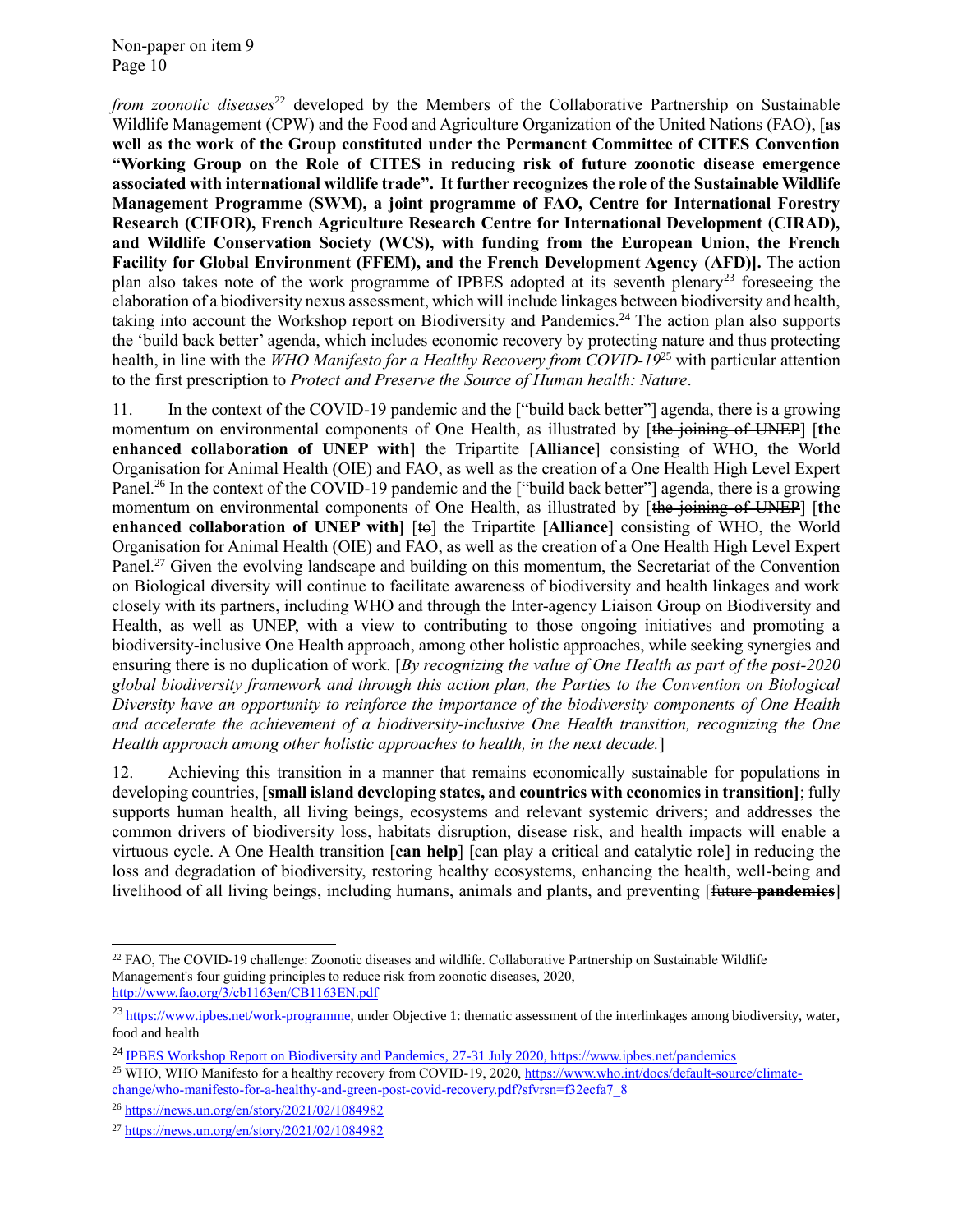[**the emergence of future zoonotic diseases, including those with pandemic potential]/[epidemics and** pandemics.]

# <span id="page-10-0"></span>**IV. STRATEGIC OBJECTIVES AND RATIONALE OF THE [ACTION PLAN]/[OPTIONS]**

13. The *main and overall objective* of the [action plan is] /[**these options are**] to support Parties and other Governments, at all levels, relevant organizations and initiatives, indigenous peoples and local communities, women, youth, [and ]older persons, [**persons with disabilities**,] business and civil society organizations, as well as other stakeholders, in (a) mainstreaming [biodiversity and health] linkages [**between health and all the provisions of the CBD]** into policies, strategies, programmes and accounts at all levels, [**and**] (b) accelerating and upscaling efforts towards a One Health approach, among other holistic approaches, to the conservation and sustainable use of biodiversity and the promotion of health, [**through the fair and equitable benefit sharing]** in line with the *Guidance on integrating biodiversity considerations into One Health approaches*, <sup>28</sup> [**c)** *implementing the Post-2020 Global Biodiversity Framework's goals and targets under the One Health approach.***]**

14. The *rationale* of the [action plan]/[**options**] is to work towards achieving health and well-being for all, in harmony with nature, and to respond to challenges that threaten the health of the planet and people animals, plants, other organisms, and [our shared] [the] environment [through] [in] a holistic [**implementation of all three CBD objectives]** [manner] by 2030 and within the post-2020 global biodiversity framework, while recognizing the importance of the three pillars of the Convention for promoting global health. The *rationale* of the [action plan]/[**options**] is to work towards achieving health and well-being for all, in harmony with nature, and to respond to challenges that threaten the health of the planet and people animals, plants, other organisms, and [our shared] [**the]** environment [**through]** [in] a holistic [**implementation of all three CBD objectives]** [manner] by 2030 and within the post-2020 global biodiversity framework, [**while recognizing the importance of the three pillars of the Convention for promoting global health.]**

15. The [action plan is]/[**options are**] articulated through the following strategic *operational objectives*:

(a) To mainstream<sup>29</sup> health, well-being and biodiversity linkages in cross-sectoral [**intersector**] plans, in the development and implementation of health, biodiversity and environment-related policies and in the work and practices of relevant ministries or agencies, with a view to contributing to human health and biodiversity recovery as well as the conservation and sustainable use of biodiversity, and [achieving co-benefits]/[**the fair and equitable sharing of benefits**] [**as far as possible and as appropriate]**;

(b) To mainstream biodiversity and health linkages through sector-specific plans, including in the health sector, and through the use and application of open standards methodology for conservation [**and sustainable use and application of fair and equitable benefit sharing measures**], with a view to reducing the common drivers of biodiversity loss and health impacts and thus promoting the conservation and sustainable use of biodiversity [**and the application of fair and equitable benefit sharing measures**] alongside human well-being and animal welfare [**as far as possible and as appropriate]**;

(c) To promote education, including on conservation [**and sustainable use]**, increase awareness and improve the understanding of biodiversity and health linkages, including among the general public and non-State actors, and [**promote]/**[leverage] the role of indigenous peoples and local communities and their traditional knowledge, with a view to catalysing sustainable patterns of consumption and production [**while upholding fair and equitable sharing norms**].

16. The implementation of the aforementioned strategic *operational objectives* will enable and be reinforced by the following strategic *supporting objectives*:

 $\overline{a}$ 

<sup>28</sup> [CBD/SBSTTA/21/9.](https://www.cbd.int/doc/c/8e34/8c61/a535d23833e68906c8c7551a/sbstta-21-09-en.pdf)

 $^{29}$  Following the narrative of the long-term approach to biodiversity mainstreaming and its complementary action plan (CBD/SBI/3/13 and CBD/SBI/3/13/Add.1), and CBD's definition of mainstreaming (glossary).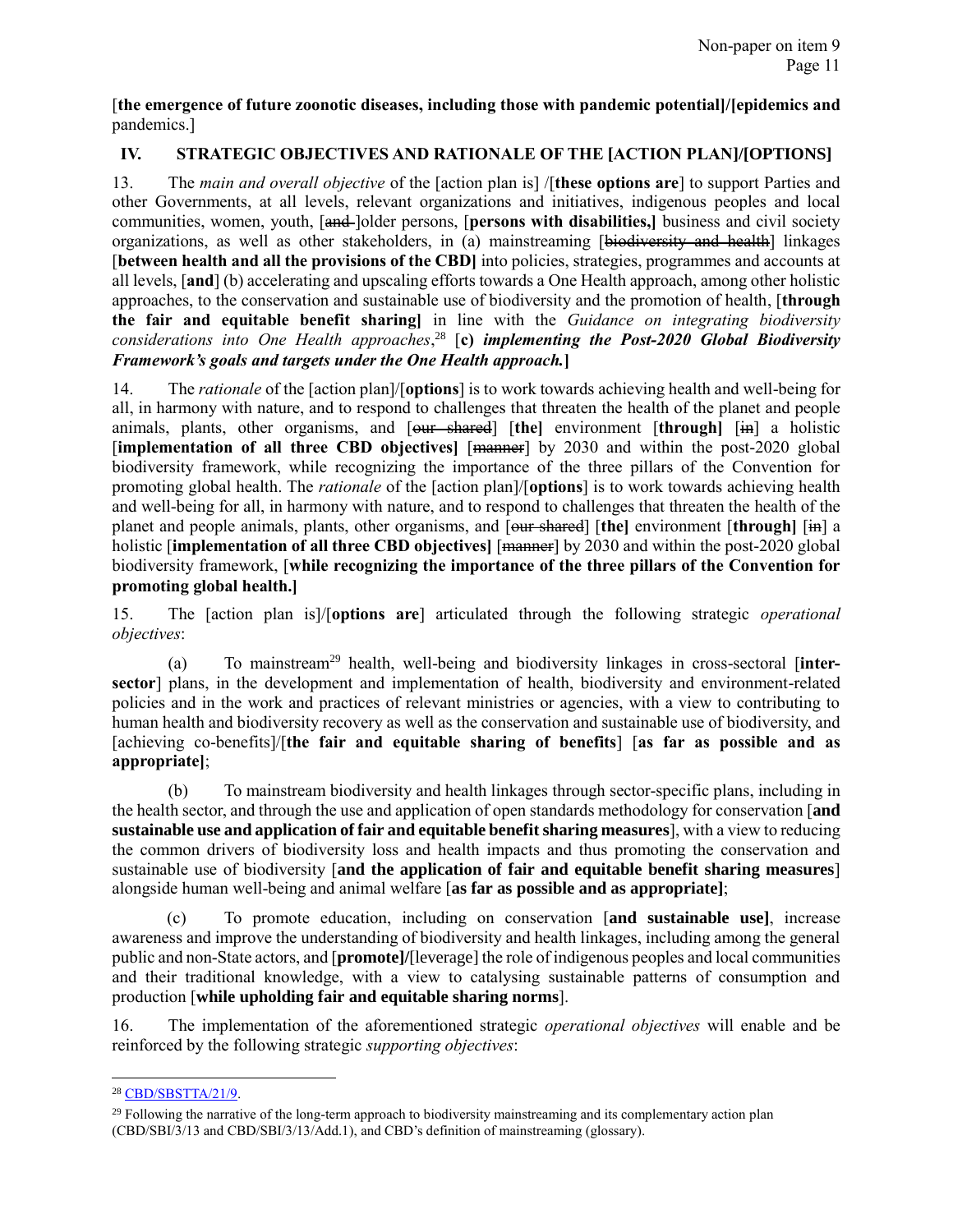(a) To strengthen planning, [**monitoring]** and surveillance, through [**capacity building and technology transfer,]** information sharing and knowledge management, [**integrated across the interface of human, animals and ecosystems]**, to address health threats, including the risk[**s]** of [**environmental contaminants to human health and the health of environments, as well as risk of]** pathogen spillover, epidemics and pandemics, and prevent diseases, through a biodiversity-inclusive One **H**ealth approach among other holistic approaches, with due consideration of the specific capacity as well as technical and technological gaps faced by developing countries, [**small island developing states, and countries with economies in transition]**;

(b) To consolidate scientific research to further investigate the full range of linkages between biodiversity and health, particularly the complex trophic relations within ecosystems, the role of pathogens, vectors, hosts and predators, in line with a biodiversity-inclusive One Health approach among other holistic approaches [**and to support scientific research and innovation to develop new interventions that will allow the reduction of insecticide use, which negatively impacts biodiversity, without compromising our ability to meet global health targets on disease elimination]**;

(c) To support capacity-building and ensure allocation of predictable and sustainable funding to policies and programmes promoting biodiversity and health linkages and One Health approaches, [**in developing countries]** including least developed countries, small island developing States, [**and countries with economies in transition** as well as countries with economies in transition, with investments aiming to [reverse] [unsustainable]/[**promote] [sustainable**] [anthropogenic]consumption and [**production]**  [exploitation]patterns and promote ecosystem-based approaches.



<span id="page-11-0"></span>[16 *bis*. **The action plan will ensure the establishment of a benefit-sharing mechanism based on the full scope of the Nagoya Protocol, insuring a broad scope instrument that assures adequate benefit sharing insuring developing country response measures, including the removal of financial barriers to quality health care, medical supplies, enhancing public health response and improving the delivery of social protection, employment and the economic response to future pandemics and the eradication**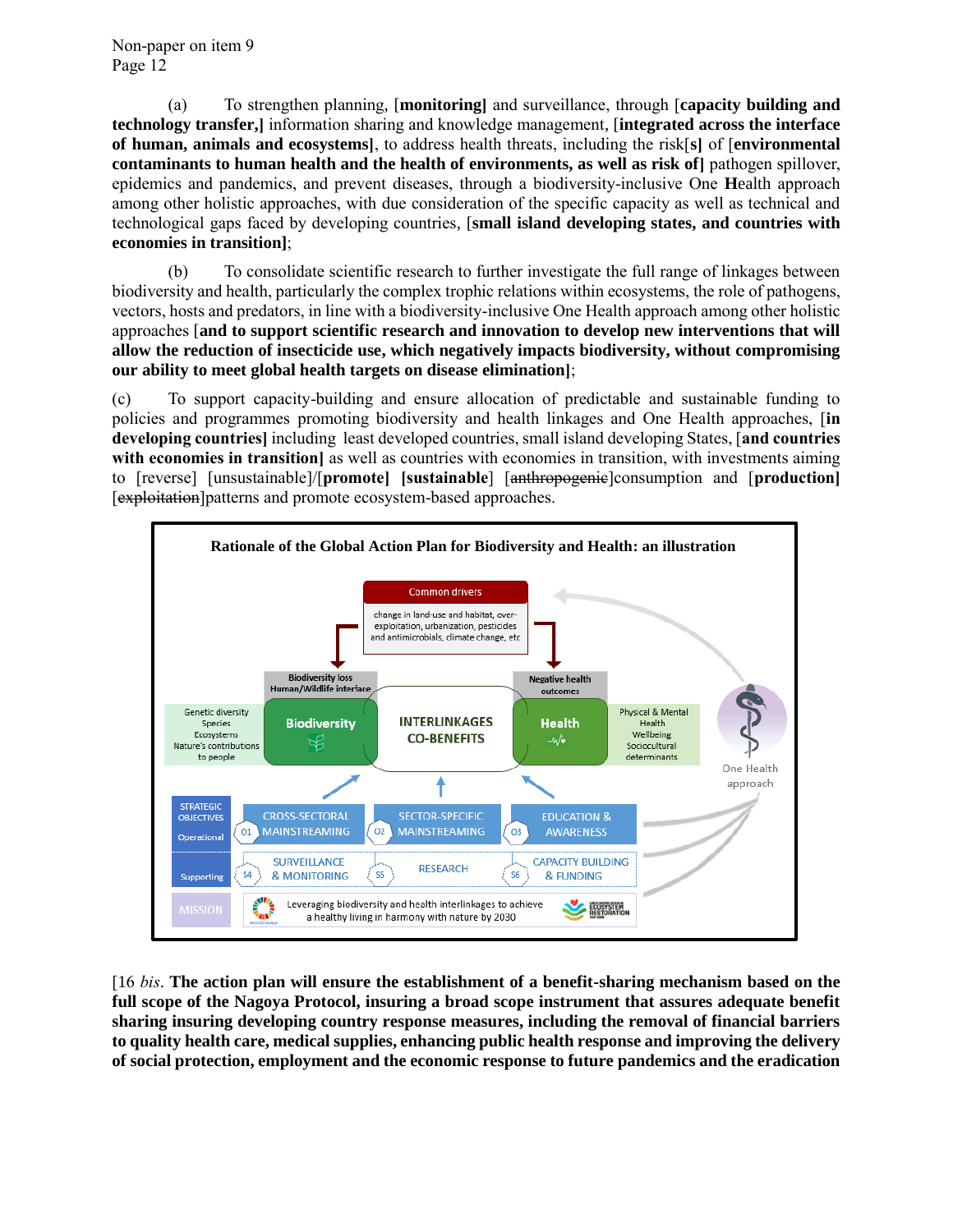**of poverty. The Executive Secretary will undertake the actions to fully implement the functions of the mechanism by formulating proposals of decisions to be approved at COP16**].

# **V. PRINCIPLES OF THE ACTION PLAN**

17. The [action plan is]/[**options are**] [based on six guiding principles] adapted from the *Guidance on integrating biodiversity considerations into One Health approaches,*<sup>30</sup> as follows:

(a) *A rights-based approach*: A safe, clean, healthy and sustainable environment is integral to the full enjoyment of a wide range of human rights, including the rights to life, health, food, water [**and**] sanitation [**and the sovereign right of States to control access to their genetic resources, including genetic sequence data**] [**and equitable access to primary health services**]. Principle 1 of the Rio Declaration recalls that human beings are at the centre of concerns for sustainable development and are entitled to a healthy and productive life in harmony with nature. Individuals and communities have a vital role to play in protecting ecosystems and biodiversity.<sup>31</sup> The WHO Constitution enshrines that the highest attainable standard of health is a fundamental right of every human being. The implementation of the action plan employs a rights-based approach empowering individuals and communities to actively participate in [and benefit from] the development of solutions and activities;

[**(a)***bis* **Compliance with fair and equitable benefit sharing: All sharing of biological and genetic resources including digital sequence and other similar information made pursuant to the activities mentioned in the global action plan shall guarantee fair and equitable sharing of benefits arising out of the use of such resources, on equal footing with access][in line with ABS instruments, Nagoya Protocol and other relevant international instruments**];

(b) *A holistic consideration of the health of all people, as well as of animals, plants and other organisms*. The [action plan]/[**options**] encompass[es] the full range of sociocultural and environmental determinants of health, including [food security,]food safety and nutrition, water quantity and quality, clean air, infectious and non-communicable diseases status, social support networks and culture, in line with WHO's definition of health as "a state of complete physical, mental, and social well-being and not merely the absence of disease or infirmity". As highlighted by WHO,<sup>32</sup> clean air, stable climate, adequate water, sanitation and hygiene, safe use of chemicals, protection from radiation, healthy and safe workplaces, [sound] [**sustainable]** agricultural practices, health-supportive cities and built environments, and a conserved nature are all prerequisites for good health;

(c) *An application of the ecosystem approach* [**and nature-based solutions**] to promote conservation, recovery and sustainable use of biodiversity and ecosystem services in an equitable way, recognizing that people are an integral component of ecosystems. The ecosystem approach is based on the application of scientific evidence on levels of biological integrity of the ecosystems which encompass the essential processes, functions and interactions among organisms and their environment;

(d) *An engagement that relies on participation and inclusiveness, social justice and gender equality*, through an effective involvement of all stakeholders with participation of indigenous peoples and local communities, as well as women, youth, older persons, [**persons with disabilities,]** and relevant stakeholders. The integration of a gender, intergenerational perspective and an appropriate representation, particularly of women and girls who have a differentiated and fundamental role in the maintenance of family health and in the healthcare workforce, should be ensured, alongside a full and effective participation of indigenous peoples and local communities, recognizing the value of health-related and culturally relevant traditional knowledge;

l

<sup>30</sup> CBD/SBSTTA/21/9.

<sup>&</sup>lt;sup>31</sup> Report of the Special Rapporteur on the issue of human rights obligations relating to the enjoyment of a safe, clean, healthy and sustainable environment, Human rights depend on a healthy biosphere,  $\frac{A}{75/161}$  and annex on good practices, 2020.

 $32 \text{ https://www.who.int/health-topics/environmental-health+tab=tab}$  1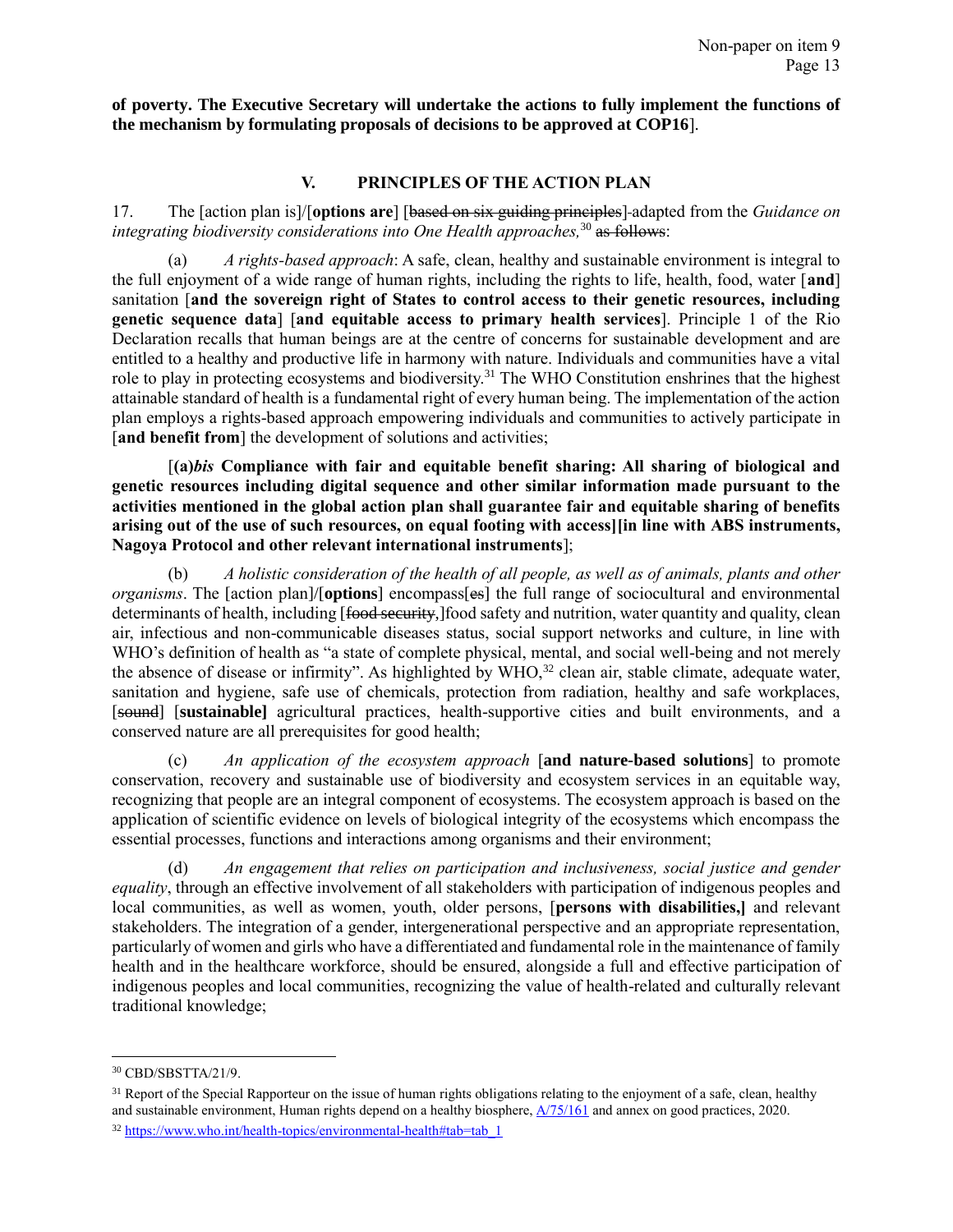(e) *A cross-sectoral, multinational, and transdisciplinary collaboration*. Managing complex socio-ecological systems and addressing the drivers of biodiversity loss that have a clear link with health require a cross-sectoral, multinational, and transdisciplinary collaboration. The establishment of broadbased- partnerships across sectors, the formation of relevant bodies within governments, the creation of networks along the research-to-delivery continuum in ways that support the sharing of information, data, samples, [and] experience [**and benefits arising from the utilization of genetic resources and genetic sequence data]***,* are essential for surveillance and policy action;

[(e)*bis A consideration of biosafety and biosecurity aspects*, to ensure biodiversity safeguards measures in research, development and commercialization activities involving any living organism;]

[(**e)***alt* **A consideration of biosafety aspects, to ensure an adequate level of protection in the field of the safe transfer, handling and use of living modified organisms resulting from modern biotechnology that may have adverse effects on the conservation and sustainable use of biological diversity, taking also into account risks to human health, and specifically focusing on transboundary movements, in line with relevant international obligations and national legislations.]** 

(f) *A flexible approach with due consideration of local contexts and specificities.* A flexible approach is needed to address the circumstances and needs of [**indigenous peoples and]** local communities, and ensure an effective implementation that supports good health and living in harmony with nature. While the action plan provides an overall framework and objectives to further mainstream biodiversity and health linkages, its strength will lie in the commitment from stakeholders at all levels. Although Parties will be encouraged to apply the action plan on a voluntary basis in a flexible manner according to their national conditions, priorities and capabilities, a gender approach must be included as part of the considerations of local contexts and specificities.]

**[(g) A consideration of national and international access and benefit sharing measures, recognizing the importance of access to genetic resources for scientific and technological advances in the health-related sectors and the need for benefit-sharing.]**

# **VI. KEY ELEMENTS OF THE ACTION PLAN**

<span id="page-13-0"></span>18. For each of the action plan's objectives, specific action areas and activities are provided below. The suggested activities are primarily directed to the Parties and other Governments, to be undertaken as appropriate and on a voluntary basis. Parties and other Governments are invited to involve, as appropriate and at all levels of government, relevant organizations and initiatives, indigenous peoples and local communities, women, youth, [and] older persons, [**persons with disabilities**,] business and civil society organizations, as well as other stakeholders.

19. Within the mandate and objectives of the Convention of Biological Diversity, the Secretariat will work closely with its partners, including academia, biodiversity and health experts, international and United Nations organizations, regional bodies and organizations, existing and newly-established cross-sectoral initiatives, experts and inter-agency liaison groups, to support countries [**as well as subnational governments]** in implementing the action plan. The Secretariat will implement activities in line with the decisions from the Conference of the Parties, provide and disseminate policy guidance, necessary documentation and evidence, as appropriate, and will ensure that duplication with existing organizations and initiatives is avoided, building on the expertise areas of the Convention with regards to biodiversity and the promotion of a biodiversity-inclusive One Health approach. The Secretariat will leverage opportunities for synergies and ensure activities related to biodiversity and health linkages are coherent and mutually supportive [of activities undertaken by partners, other relevant multilateral agreements, multilateral organizations, and the different sectors they convene.]

20. [The action plan should be implemented mindful of the International Health Regulations [**and the Global Health Security Agenda (GHSA)]** and in a manner consistent with the World Health Organization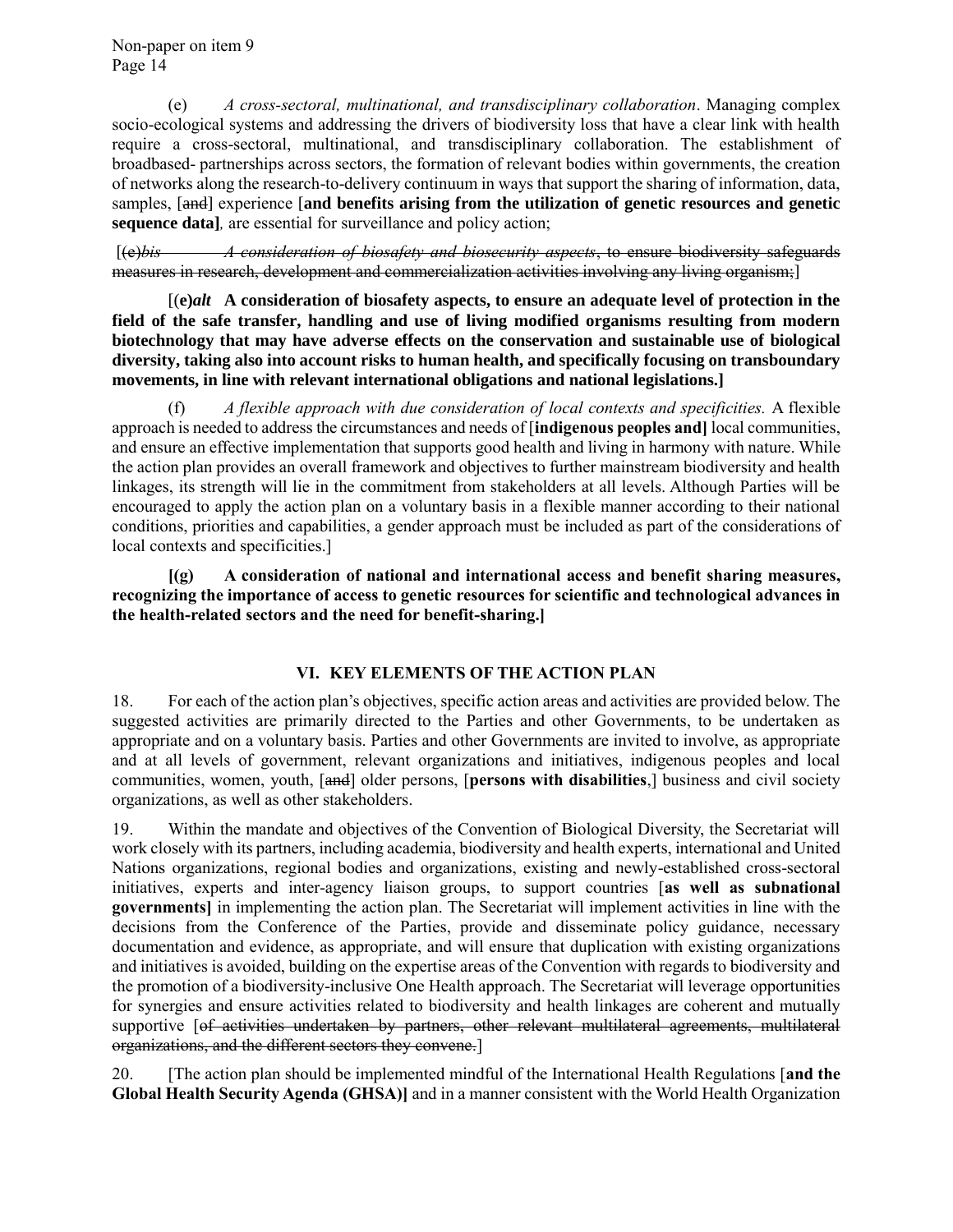(WHO)'s function to stimulate and advance work to eradicate epidemic, endemic and other diseases,<sup>33</sup>] and recognizing the leading roles of the WHO and the World Organisation for Animal Health (OIE), [**and the FAO/WHO Codex Alimentarius Commission,]** as well as their regional and representation offices, and other relevant regional health organizations.]

21. The strategic elements responding to the *operational and supporting* objectives and corresponding actions areas/activities are presented as follows.

# <span id="page-14-0"></span>**ELEMENT 1: CROSS-SECTORAL MAINSTREAMING OF BIODIVERSITY AND HEALTH LINKAGES IN HEALTH, BIODIVERSITY AND ENVIRONMENT-RELATED POLICIES**

### *Strategic objective*

To [**contribute to]** /[protect] human, animal, plant, other organisms, and environmental health by mainstreaming biodiversity and health linkages in the development and implementation of health, biodiversity and environment- related policies,<sup>34</sup> and in the work and practices of governments [at all levels] through a whole-of-government approach involving all relevant ministries, agencies, and institutions, [**as far as possible and as appropriate]**.

# *Rationale*

[Ensuring the conservation of biodiversity, making sure that its use is sustainable and without risk to health, and limiting the health risks from biodiversity loss, including ecosystem degradation and destruction, is imperative for the continued functioning of ecosystems at all scales and the delivery of ecosystem services that are essential for health and well-being. [**Facilitating appropriate access to genetic resources and]/**[Achieving]/[**Promoting]** the fair and equitable sharing of the benefits arising out of the utilization of genetic resources [**contributes to conservation and sustainable use of biological diversity while also]** [is of utmost importance] [to]foster[**ing**] scientific and technological developments and collaboration [in the field of healthcare.]] The importance of the three pillars of the Convention for promoting human, animal, plant, other organisms, and environmental health highlights the importance of achieving a balanced approach towards its three objectives. Mainstreaming biodiversity and health linkages in respective health, biodiversity and environment-related policies, including in the implementation of agricultural, forest, marine, freshwater, air, water, and water- and land-use policies, and promoting mutually reinforcing policy action enables greater co-benefits. There is a potential to better mainstream the full range of biodiversity and health linkages across policies, relevant platforms- and responsible authorities, including relevant Ministries agencies, and institutions.

# **Action area 1.1. [Contribute to]/[Safeguard] human, animal, plant, other living organisms, and environmental health by promoting biodiversity and health linkages in the work and practices of Ministries, agencies and institutions responsible for biodiversity and health dimensions**

### *Activities*

 $\overline{a}$ 

**1.1.1.** Based on the national, [**subnational and local]** context, define specific entry-points to help set out the mainstreaming of biodiversity and health linkages in relevant policies and practices of ministries, agencies and institutions, [**across all levels of government],** as appropriate;

**1.1.2.** Promote and facilitate dialogue between Ministries, agencies and relevant bodies responsible for biodiversity and those responsible for health and other relevant sectors, across all levels of government;

**1.1.3.** Ensure that agencies and stakeholders responsible for biodiversity conservation [**and sustainable use]** are included in inter-sectoral national, [**subnational and local]** coordination mechanisms promoting One Health among other holistic approaches to health, and work to ensure structural and policy improvements to bring sectors together;

<sup>&</sup>lt;sup>33</sup> WHO Constitution, paragraph (g), [https://www.who.int/governance/eb/who\\_constitution\\_en.pdf](https://www.who.int/governance/eb/who_constitution_en.pdf)

<sup>&</sup>lt;sup>34</sup> Following the narrative of the action plan for the long-term approach to biodiversity mainstreaming, CBD/SBI/3/13/Add.1, especially strategy area I - Mainstreaming biodiversity across government and its policies.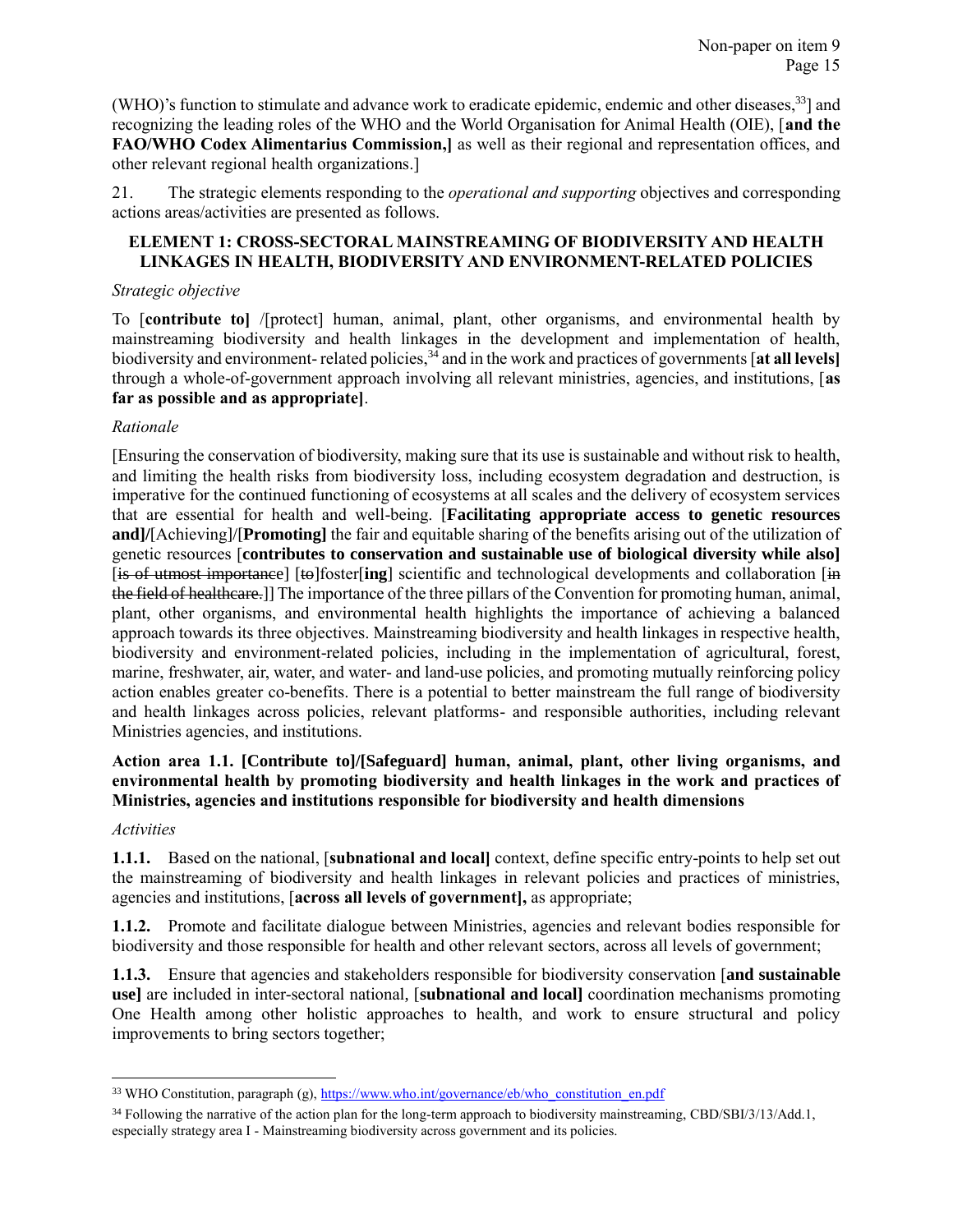**1.1.4.** Ensure that civil society, indigenous peoples and local communities, women, youth, older persons, [**and persons with disabilities**], are effectively involved in national dialogues and coordination mechanisms related to biodiversity and health, recognizing their relevant contributions and active role to the conservation, [**sustainable us**e] and mainstreaming of biodiversity, [**including access to traditional knowledge associated with genetic resources and genetic sequence data and the fair and equitable sharing of the benefits arising from their utilization**]*;*

**1.1.5.** Promote the recognition of linkages between [**all provisions of the CBD]** [biodiversity and health<sup>lin</sup> global instruments, platforms, fora and relevant international processes through interministerial collaboration and [**whole of government coordination]** within the mandate and remit of each organization or convention, especially those with a focus on environmental and/or health issues.

# **Action area 1.2. [Protect]/[Contribute to] human, animal, plant and environmental health by promoting biodiversity and health linkages in the development and implementation of health, biodiversity, [environment, forest] and other related or relevant policies**

# *Activities*

**1.2.1.** Consider relevant [**linkages between health and all provisions of the CBD]** /[biodiversity and health linkages<sup>[[35]</sup> in developing and updating national policies and programmes, strategies, plans, and accounts, including national*,* [**and subnational]** public health and environmental health policies, national biodiversity strategies and action plans (NBSAPs), [**and**] sustainable development and poverty eradication strategies, [**and technology transfer and capacity development activities,]** in accordance with national circumstances and priorities;

**1.2.2**. Take into consideration [biodiversity and health]linkages [**between health and all provisions of the CBD]** [**in]/[from] [a strategic**] environmental [impact] assessment [**approach]**, risk assessments [based on science] [including for the use of living modified organisms (LMOs),<sup>36</sup>] national ecosystem assessments, non-monetary valuation of ecosystem services, as well as in health impact assessments, and in the evaluation of trade-offs;

**1.2.3**. Mainstream biodiversity considerations and biodiversity-health linkages in health policies, [**as far as possible and as appropriate**] recognizing the importance of ecosystems [**integrity**] for human health, including for the development and sustainable production[/harvesting, and the use of organisms for [**the development of ABS-compliant medicines**][medicine use], and nutritious and safe food] [**and for animal and welfare, and taking into account biosafety and biosecurity measures**];

**1.2.4**. Apply ecosystem-based approaches [**and nature-based solutions]** for health and *[***increase]** access to **[urban**] biodiversity [[rich green and blue spaces] within [**cities, urban and rural landscapes**][**built]** landscapes], to improve the health and quality of life, [and promote the co-benefits for biodiversity and health arising from [**sustainable consumption and**] [dietary patterns and] healthy diets];

**1.2.5**. [Identify any unintended and undesirable negative impacts of biodiversity conservation and restoration measures on health  $[(e.g., conservation or restoration measures potential]$ pathogen/parasite reservoirs or pathogen/parasite vector populations, including both human, animal and plant pathogens or creating new ecological connections between such populations)] and of health interventions on biodiversity (e.g. risk of medicine residues in freshwater systems [**and environmental release of engineered gene drives***<sup>37</sup>*]), and define specific entry-points to help evaluate, monitor and mitigate undesirable impacts.]

*Implementation milestones for monitoring purpose by 2030:*

 $\overline{\phantom{a}}$ 

<sup>&</sup>lt;sup>35</sup> Appendix 1 provides an overview of some of interlinkages between biodiversity and health, and opportunities for integration.

<sup>&</sup>lt;sup>37</sup> Consistent with [CBD/COP/DEC/14/19](https://www.cbd.int/doc/decisions/cop-14/cop-14-dec-19-en.pdf)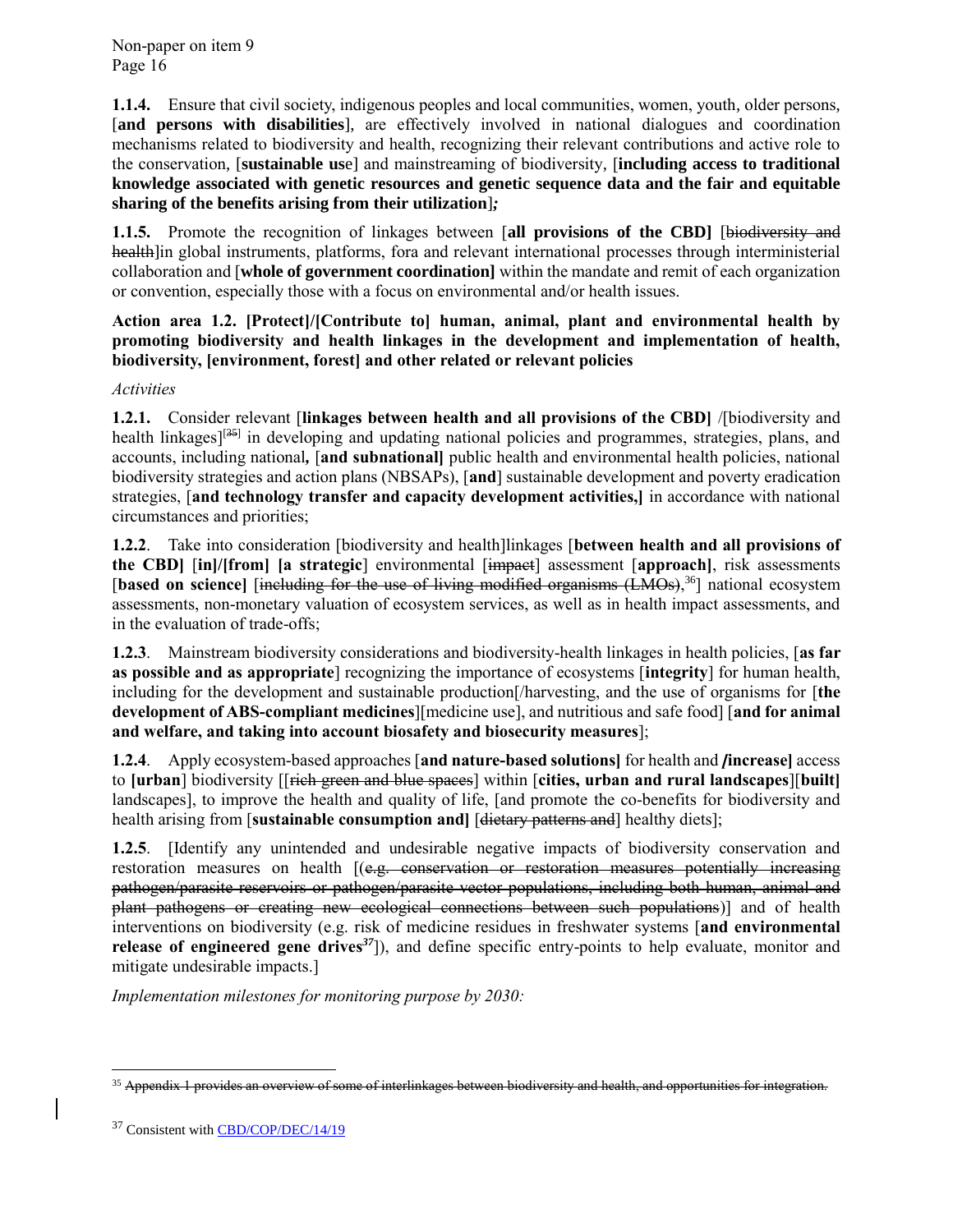(a) Collaboration among Ministries [**and**] agencies [**across all levels of government, as well as**] [and] stakeholders responsible for biodiversity and health related issues is effective and implemented through dedicated coordination mechanisms or dialogue;

(b) Coordination mechanisms or initiatives enable the implementation of [**a**] One Health approach and other holistic approaches to health, with appropriate representation from Ministries [**and]** agencies [and] [**at all levels of government, as well as]** stakeholders [**all of which are]** committed to the sustainable use and conservation of biodiversity; (c) Biodiversity and health linkages and One Health approaches are considered and included in national biodiversity strategies and action plans, in national environmental and health strategies and action plans.

# <span id="page-16-0"></span>**ELEMENT 2: SECTOR-SPECIFIC MAINSTREAMING OF BIODIVERSITY AND HEALTH LINKAGES**

#### *Strategic objective*

To mainstream [**all provisions of the CBD]** [biodiversity and health linkages] within specific sectors, by leveraging common interests and co-benefits [**as far as possible and as appropriate]**. 38

#### *Rationale*

[Biodiversity loss, ecosystem degradation and negative health outcomes share many common drivers, including [deforestation and forest degradation and other]][Changes in land-/sea-use and habitats overexploitation [(including overharvesting, overfishing, overgrazing)], unsustainable food production practices, unsustainable consumption [**and trade]** of natural resources [including unsustainable [**trade and**] consumption of wildlife, [**unsustainable]** water management processes, unsustainable urbanization, pollution and use of chemicals of concern, [inappropriate or excessive] /[**unsustainable]** use of chemicals (such as fertilizers, pesticides and pharmaceuticals)], invasive alien species, climate change, [**contribute to aggravating biodiversity loss and producing negative health outcomes]**, [as well as underlying factors such as travel, migration, population growth, [and] social inequality [**and abuse of intellectual property rights**], among others]. In addition, the health sector<sup>39</sup> can contribute to mainstreaming biodiversity by recognizing nature's contribution to human **social,** mental and physical health, and by promoting biodiversity resilient and environmentally sustainable practices [**and by sharing fairly and equitably the benefits arising from the utilization of genetic resources, digital sequence information and associated traditional knowledge and by fostering innovation in [health-related biotechnological][biological and health research.**]]

### **Action area 2.1. Mainstream biodiversity and health linkages through specific sectoral policies**

#### *Activities*

l

**2.1.1.** Among sectors prioritized for mainstreaming biodiversity - agriculture, forests, fisheries and aquaculture, tourism, energy and mining, infrastructure, manufacturing and processing, and health<sup>40</sup> - the following sectors have a particularly important role to play in mainstreaming [biodiversity and health] linkages [**between health and all provisions of the CBD**], by leveraging specific entry-points:

### **[2.1.2. ante Science, technology and innovation**

<sup>&</sup>lt;sup>38</sup> Following the narrative of the action plan for the long-term approach to biodiversity mainstreaming, CBD/SBI/3/13/Add.1, especially strategy area II - Integrate nature and biodiversity into business models, operations and practices of key economic sectors, including the financial sector.

<sup>&</sup>lt;sup>39</sup> Health has been identified as one of the areas for mainstreaming biodiversity within and across sectors, in line with decisions XIII/3 and 14/3.

<sup>40</sup> In line with decisions XIII/3 and 14/3.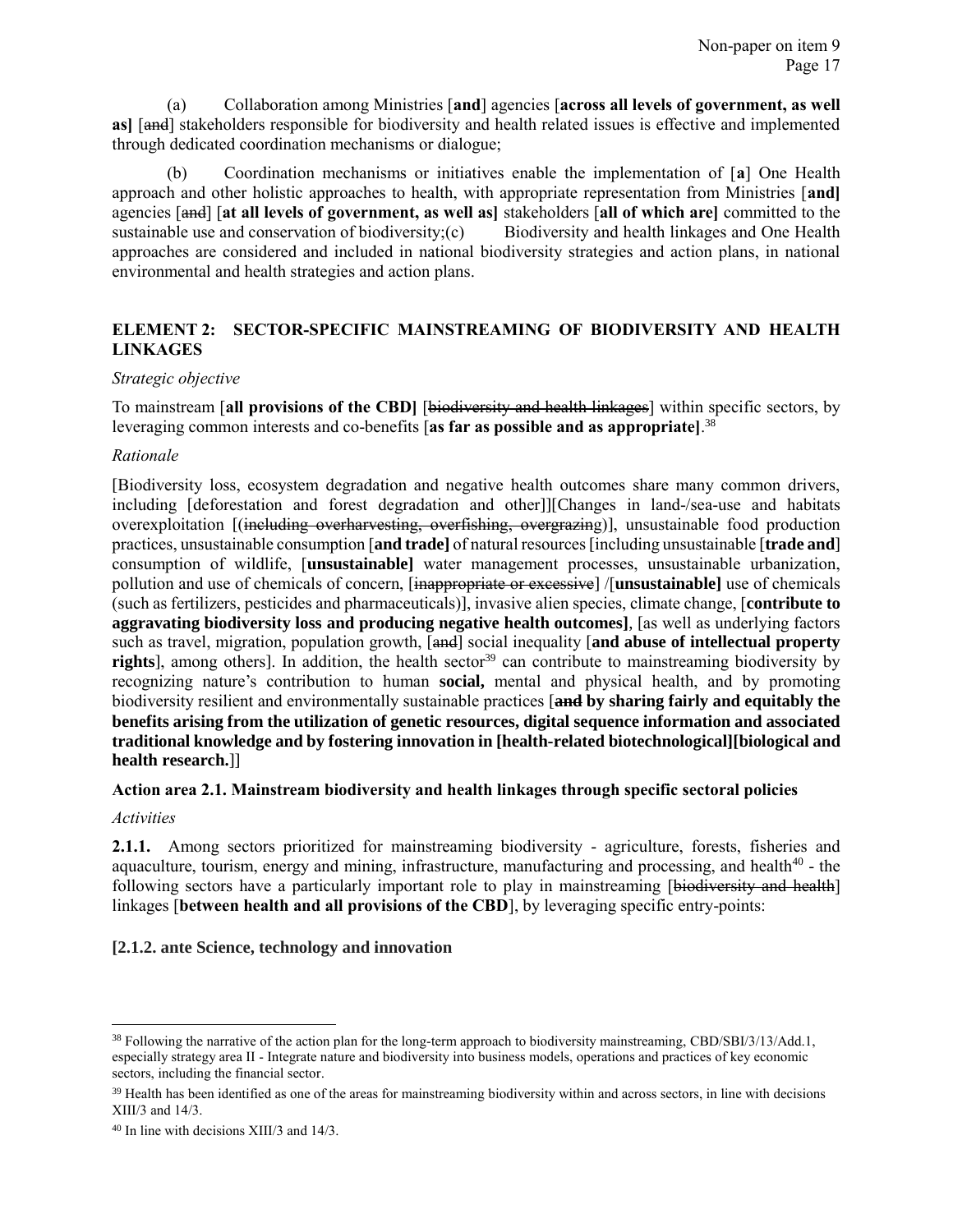**2.1.2.1.***ante* **Leverage the role of biodiversity research, biotechnology, technology development and innovation for biopharmaceuticals health benefits, including pharmaceutical developments and the vaccines, therapeutics, and diagnostics;**

# **2.1.2.2.***ante* **Promote the recognition of science technology and innovation in sustainable biodiversity conservation and management, and biosciences industrial development. ]**

# **2.1.2.** Infrastructure

2.1.2.1. Leverage the important role of biodiversity in providing physical and mental health benefits, in particular the beneficial role of native plants and vegetation, in urban planning and development;

2.1.2.2. Create and enhance [**urban]** biodiversity [rich green and blue spaces] and promote urban forest stands and single trees, to better contribute to the health, well-being and quality of life;

2.1.2.3. In water supply, sanitation and wastewater treatment policies and programmes, including the planning and design of water-related infrastructure, consider the role of terrestrial and inland water ecosystems as [**urban biodiversity]** ["green and blue spaces"] in regulating the quantity, quality and supply of freshwater and flood regulation.

# **2.1.3.** Food systems

 $\overline{a}$ 

2.1.3.1. Enable a sustainable [**and ABS compliant**] transformation of food systems, by leveraging sustainable agricultural practices, integrated landscape planning, biodiversity for food and agriculture<sup>41</sup> including associated biodiversity, **[traditional knowledge]** and the use of integrated pest management to reduce the need for chemical pesticides;<sup>42</sup>

2.1.3.2. Promote the diversity and sustainable use of wild foods, local crops and livestock, fisheries, including from marine and inland water sources, considering local characteristics and national needs and priorities, while ensuring the implementation of adequate sanitary controls in particular for the sustainable consumption of wild meat [**and facilitating imported legally hunted game trophies**] [**and adequate monitoring and surveillance (in humans and wildlife) of environmental chemicals for the safe consumption of local and wild foods**] [**and the elimination of all harmful subsidies**];

2.1.3.3. With consideration of local characteristics, promote the use of [**ABS-compliant**]/[effective] tools, technology development and technology transfer for developing countries, [**small island developing states, and countries with economies in transition**], to contribute to sustainable production, food security and [**food**] safety, [**through, among others, the conservation of local and sustainable diets**], minimize, and ensure the responsible use of antibiotics, chemical pesticides and other chemical inputs;<sup>43</sup>

2.1.3.4. Promote the recognition of [**sustainable**] traditional, national, and local food cultures [**providing the basis for intergenerational continuity of indigenous peoples and local communities knowledge and practices, the right to healthy nutritional foods as well as** [and] provide information on the nutritional value of diverse foods, [**and local biodiversity**] [as well as their carbon footprint], [**focusing on promoting the conservation of associated traditional knowledge as well as preparation and foods that can contribute to a healthy diet, while fully respecting all rights of indigenous peoples and local communities to their cultural and genetic heritage**];

2.1.3.5. [Limit the negative effects of telecoupling and] Promote sustainable production and consumption, implement policies that address [local production and consumption], food safety and **[food]** security and

<sup>&</sup>lt;sup>41</sup> FAO, *The State of the World's biodiversity for food and agriculture*, 2019[, http://www.fao.org/3/CA3129EN/ca3129en.pdf](http://www.fao.org/3/CA3129EN/ca3129en.pdf) <sup>42</sup> In line with WHO, Guidance on mainstreaming biodiversity for nutrition and health, 2020,

<https://www.who.int/publications/i/item/guidance-mainstreaming-biodiversity-for-nutrition-and-health>

 $43$  Noting the relevance of the programme of work on agricultural biodiversity (decision V/5), and of the international initiative on pollinators (decision VIII/23 B).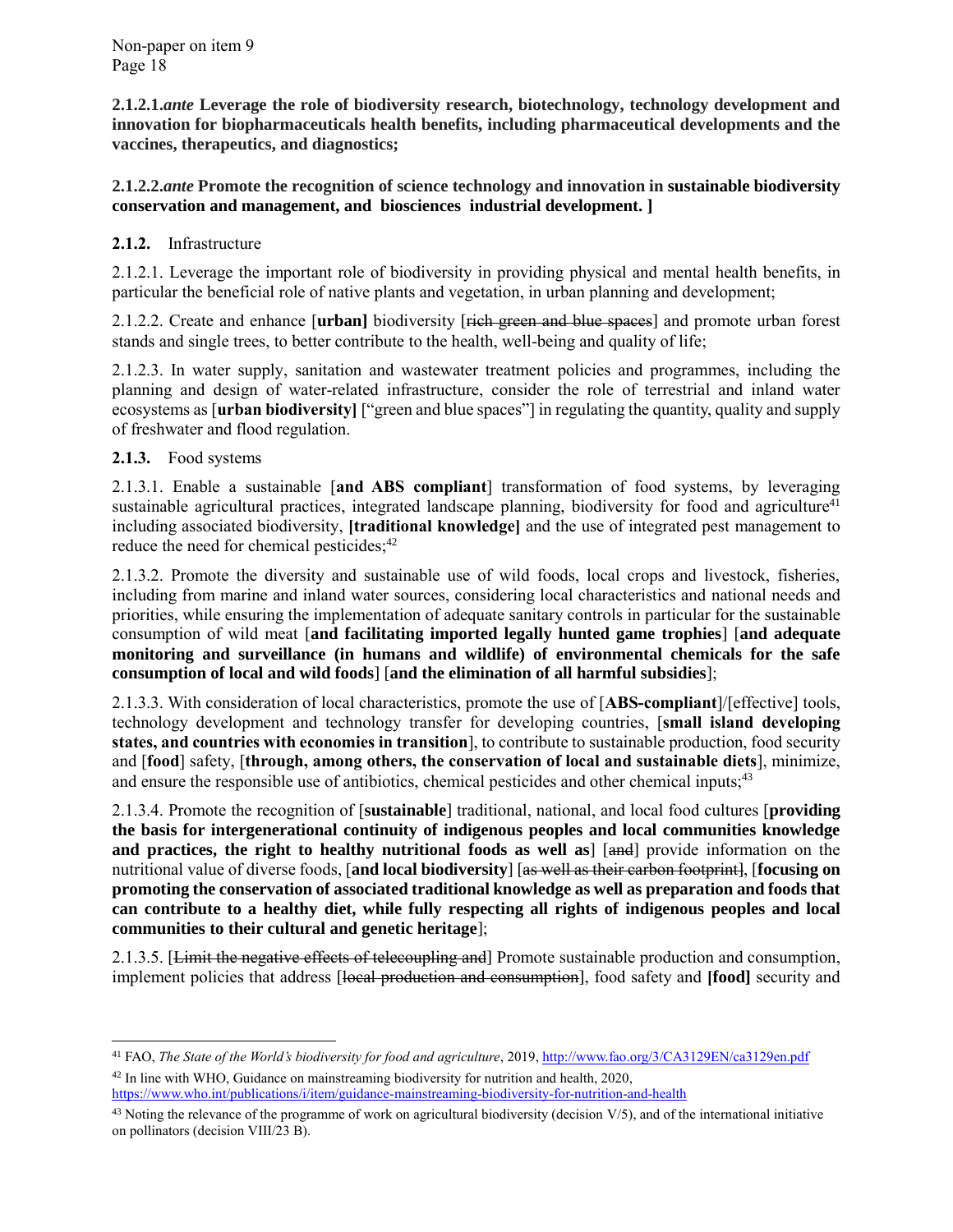access, food [excess and] waste, including through information sharing and public awareness activities [**and access to sustainable alternatives, where appropriate]**.

**2.1.3.6 [Establish and support networks for the conservation, custody, defence and reproduction of species and seeds as a measure of resistance to the effects of climate change, affectation by pests and diseases, preservation of agro-biodiversity, and practices and traditional agricultural knowledge.**]

### **Action area 2.2. Mainstream biodiversity and health linkages in ecosystem, wildlife and land/sea use management, as well as in the context of climate change and pollution**

### *Activities*

 $\overline{a}$ 

**2.2.1.** Land and sea use planning, and ecosystem management

2.2.1.1. Promote [**the]** One Health approach[**es**] among other holistic approaches to the management of ecosystems, **[associated human settlements and livestock**], associated degradation of natural habitats, and minimize disturbance to natural ecosystems;

2.2.1.2. Promote measures to halt or minimize [**deforestation and**] the degradation, [**loss and fragmentation**] of terrestrial, freshwater, coastal and marine aquatic ecosystems and increase sustainable land management, halt overexploitation, [**and reduce the risks of infectious disease spillover from wildlife to humans and domestic livestock**] [and avoid encroachment into natural habitats], considering the importance of species and habitats in guaranteeing food security for populations;

2.2.1.3. Encourage land reform efforts and enforcement of regulations that avoid human encroachment, while recognizing and ensuring access for indigenous peoples and local communities, including through inclusive governance systems, and promote sustainable, inclusive land use;

[2.2.1.4. Increase the conservation and [**sustainable use]** [protection] of areas of importance for biodiversity and ecosystem services and native habitats within working landscapes to increase connectivity, including those provided by natural regulation and resistance to pathogens that local animal communities have developed through coevolution with these pathogens,<sup>44</sup> especially around or near intact ecosystems<sup>45</sup> and potential hotspots of disease emergence;]

2.2.1.5. Consider human, [plant] and [wildlife] [**wild species]** health when carrying out ecosystem restoration and mitigation activities, in particular in areas of habitat fragmentation and environmental degradation and within human settlements where there may be increased contact with wildlife.

**2.2.2. [**Wildlife] [**Wild species**] management

2.2.2.1. Ensure [**that the harvesting trade and use of wild species is regulated where necessary to achieve health benefits or reduce risks to health]** [], including harvesting, hunting, fishing], [**gathering**], [trading and], [**observing]**[using of wild species is] [**are**] regulated [**where necessary to achieve health benefits or to reduce risks to health**] and [ensure [all] practices, [including] [particularly] in communities that depend on such practices for their livelihood], are legal, sustainable and safe, [**for human, animal, plant and ecosystem health],[respecting customary law and customary sustainable use]**;

2.2.2.2. Enhance the [**legal and]** sustainable management of wild meat at the source and improve the regulation of markets selling wild and domesticated animals through improved hygiene, sustainable practices, [**good game and manufacturing practices]** and with consideration of food safety measures, [**including traceability measures where appropriate**,] while refraining from and addressing measures

<sup>&</sup>lt;sup>44</sup> In the natural areas where pathogens are found among wild host populations, the long history of coevolution between these pathogens and their hosts may have brought some natural resistance to these pathogens on wild populations, which may be used to cure human populations from these pathogens, as reflected in Beans et al., Studying immunity to zoonotic diseases in the natural host — keeping it real, Nature reviews immunology, 2013,<https://www.nature.com/articles/nri3551>

<sup>&</sup>lt;sup>45</sup> Hotspots for pathogen spillover are generally the environments just around or near intact ecosystems, the risk within these intact ecosystems themselves are less because of lower human activity, as reflected in Gibb R. et al, Zoonotic host diversity increases in human-dominated ecosystems, Nature, 2020,<https://www.nature.com/articles/s41586-020-2562-8>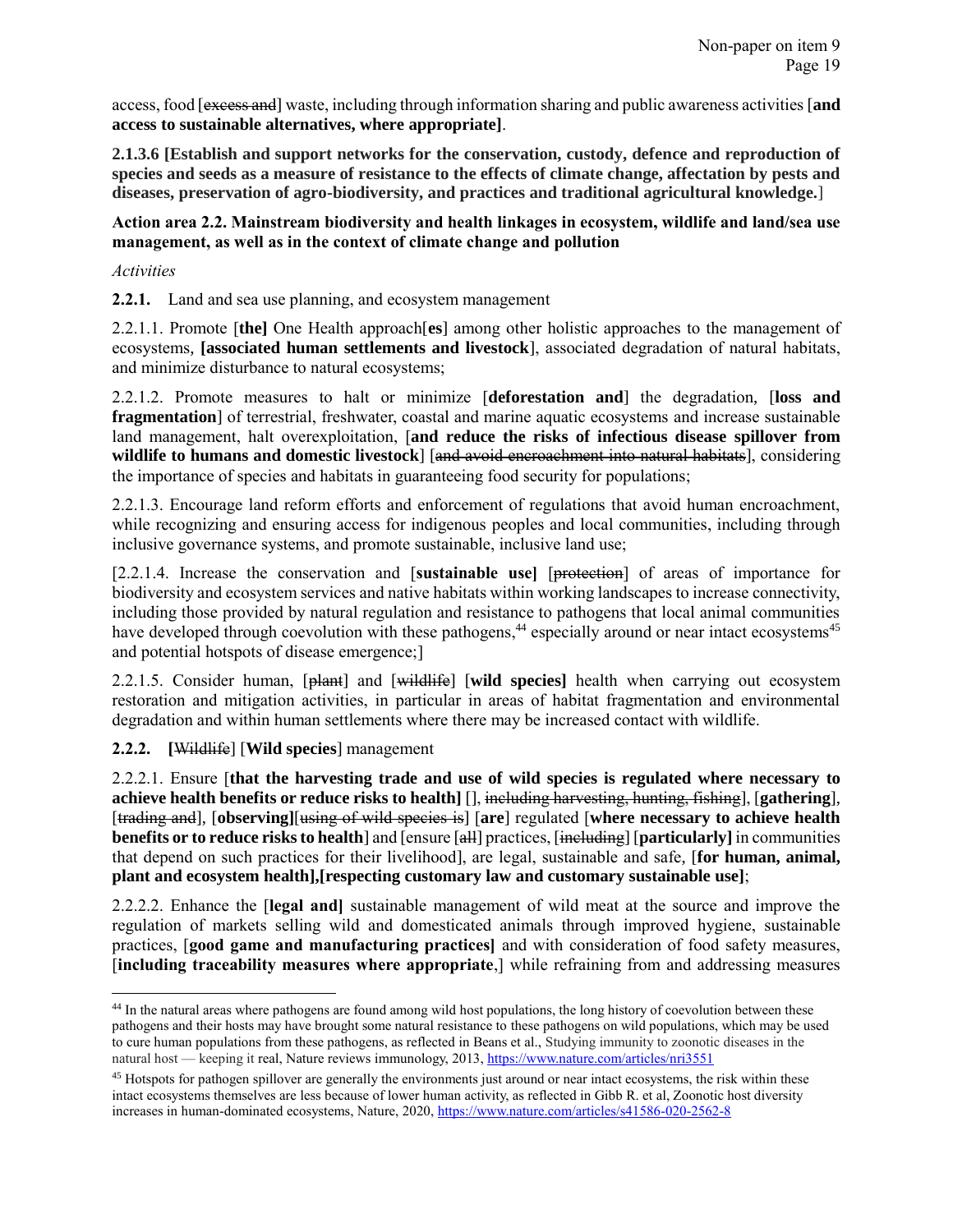which would negatively affect [**indigenous peoples and]** local communities who depend on wildlife, [**such as the imports of legally-hunted game trophies, and]** including through traditional foods and cultural practices; 46

2.2.2.3. Recognize [wildlife] [**wild species]** health in the design, resourcing, and operations of national biodiversity and health programmes, national development and infrastructure programmes, and the contribution of wildlife health to One health strategies; $47$ 

2.2.2.4. Promote the understanding of disease processes in wildlife populations and develop appropriate strategies to prevent, manage and control wildlife diseases;

2.2.2.5. Reduce pressures on wildlife including habitat and ecosystem degradation, capture, transport, and contact with animals in farms and markets, and consequently reduce the risk of zoonotic disease spillover and outbreak;

2.2.2.6. Develop approaches for the prevention, control and management of invasive alien species to address biological invasions of pathogenic agents, to improve risk analysis and identify potential "sleeper" alien species that are likely to become invasive as a result of climate change or other anthropogenic factors;

2.2.2.6.*bis*. Promote biodiversity conservation and sustainable use measures to address the prevention of health associated risks.

# **2.2.3.** Climate change

2.2.3.1. Prioritize [**nature-based resilient solutions**]/[**ecosystem-based approaches**] and measures that jointly contribute to health and well-being, ensure the safety and security of vulnerable populations, and promote the conservation and sustainable use of biodiversity;

2.2.3.2. Promote [**legal and]** joint actions between climate change and biodiversity plans and strategies, considering that climate change adaptation measures impact biodiversity and health (both positively and negatively) and that biodiversity loss exacerbates climate change.

### **2.2.4.** Pollution

 $\overline{a}$ 

2.2.4.1. Develop coherent multi-sectoral research and policies [**including robust monitoring and surveillance of environmental contaminants**] across sectors for [**identifying**], preventing [**and mitigating**] air, soil, water pollutions, as well as for avoiding and reducing the use of chemicals of concerns [(including but not limited to developmental neurotoxicants, endocrine disruptors, insecticides, chemical herbicides, heavy metals, pharmaceutical wastes, and nano-particles)];

2.2.4.1.*bis* Promote strategies to reduce light and noise pollution, especially in urban areas, that affect the survival and healthy development of fauna and flora [and the health, including mental health, of human beings];

2.2.4.2. Raise global awareness of the negative impact of pollution [**on biodiversity]** to mobilize the resources and re-enforce national, [**subnational and local]***,* and international regulations that are needed to effectively tackle pollution to prevent harm to people, biodiversity and ecosystem services.<sup>48</sup>

# **2.2.4.3. [Promote joint actions between chemicals management, pollution and biodiversity plans and strategies, considering that chemical exposures and pollution impact biodiversity and health, and**

<sup>46</sup> In line with OIE, WHO, UNEP Interim guidance, Reducing public health risks associated with the sale of live wild animals of mammalian species in traditional food markets, April 2021[, https://www.oie.int/fileadmin/Home/MM/OIE-WHO-](https://www.oie.int/fileadmin/Home/MM/OIE-WHO-UNEP_Guidance_for_traditional_food_markets.pdf)[UNEP\\_Guidance\\_for\\_traditional\\_food\\_markets.pdf](https://www.oie.int/fileadmin/Home/MM/OIE-WHO-UNEP_Guidance_for_traditional_food_markets.pdf)

<sup>&</sup>lt;sup>47</sup> In line with OIE wildlife health framework "Protecting wildlife health to achieve One health", concept note, 2021[, https://rr](https://rr-asia.oie.int/wp-content/uploads/2021/01/wildlifehealth_conceptnote_final.pdf)[asia.oie.int/wp-content/uploads/2021/01/wildlifehealth\\_conceptnote\\_final.pdf](https://rr-asia.oie.int/wp-content/uploads/2021/01/wildlifehealth_conceptnote_final.pdf)

<sup>48</sup> In line with the recommendations of the Lancet Commission on pollution and health, Vol. 391, Issue 10119, 2018, [https://doi.org/10.1016/S0140-6736\(17\)32345-0](https://doi.org/10.1016/S0140-6736(17)32345-0)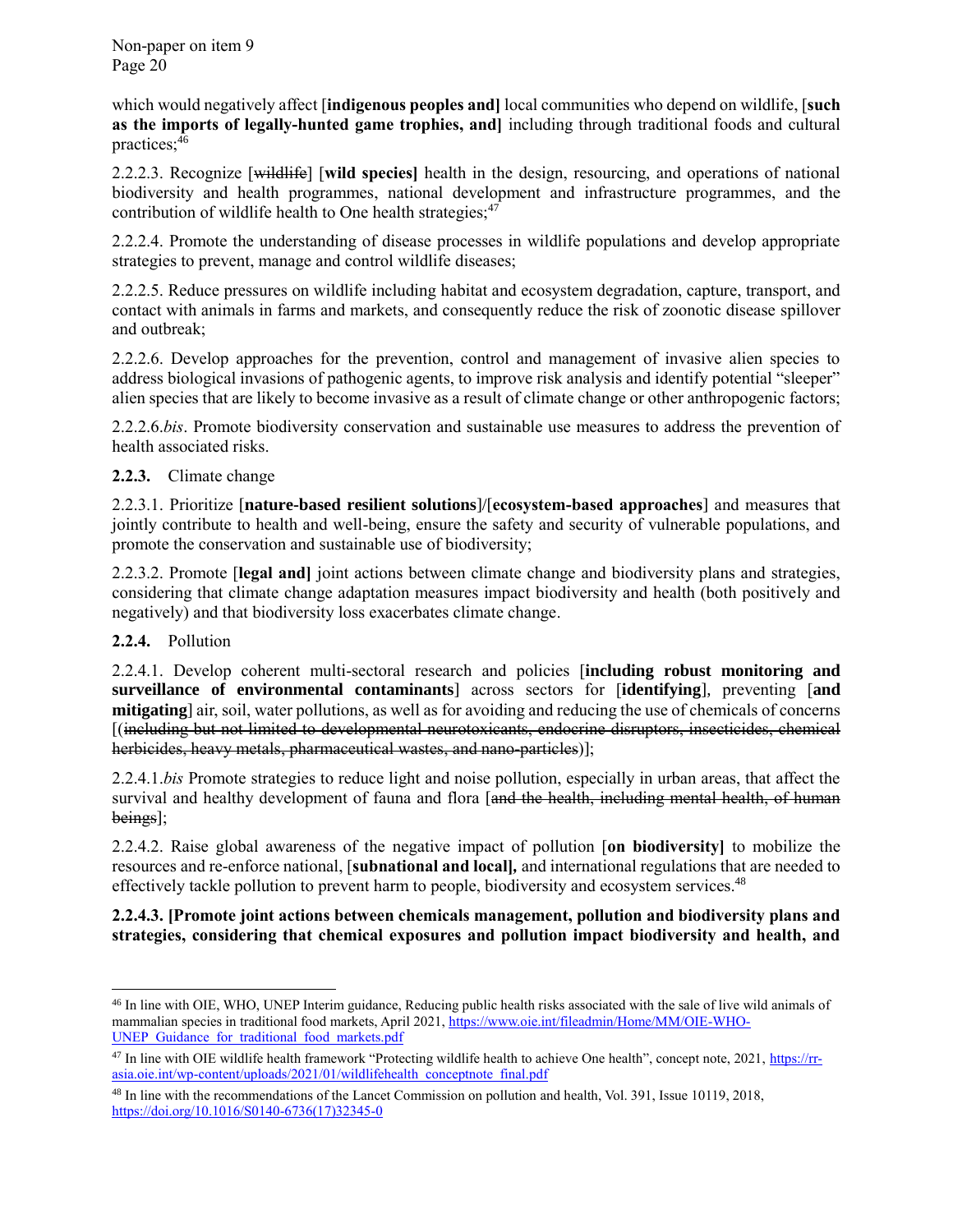# **that biodiversity loss exacerbates health effects as well as human health and environmental resilience to other emergencies and disasters like climate change and pandemic risk.]**

# **Action area 2.3. Mainstream biodiversity in the health sector**

### *Activities*

**2.3.1.** Encourage health supply chains, health care facilities,<sup>49</sup> businesses and the pharmaceutical sector, including for veterinarian purposes, to actively transition towards more sustainable technologies and practices and thus avoid biodiversity negative impacts, [**in line with multilaterally-agreed rules] and [complying with all ABS provisions and to fairly and equitably share the benefits arising from the utilisation of genetic resources, digital sequence information and associated traditional knowledge**];

**2.3.1.***bis* Promote access to genetic resources [**and their associated knowledge]** and [**ensure]** the fair and equitable sharing of benefits arising from their utilization consistent with the Convention, [and] the Nagoya Protocol **[and other specialized]** [**international access and benefit-sharing instruments**][**Access and benefit-sharing initiatives**] on Access to Genetic Resources and the Fair and Equitable Sharing of Benefits Arising from their Utilization to the Convention on Biological Diversity;

**[2.3.1.***ter* [**Strengthen**]/[Support] the implementation of [**fair and equitable]**\_access and benefit sharing measures, [where appropriate,] within the health sector to promote compliance with international and national obligations [**consistent with the Convention and the Nagoya Protocol]**;]

**2.3.1.***quater* Promote capacity-building to foster the participation of Parties in biotechnological research activities, in developing countries, [**in particular small island developing States, least developed countries and countries with economies in transition,]** which provide genetic resources for health-related research;

# **[2.3.1.** *quinquies* **Promote the effective participation in health-related biotechnological research activities by Parties, especially developing countries, which provide the genetic resources for such research, in health-related research];**

**2.3.2.** Promote the **[legal and**] sustainable use, **[harvest**] [and avoid the illegal use, management] and trade of **wild species** [plants and animals] used in traditional medicine, **[eliminate their illegal use**] as well as [**promote**] the integration and sharing of knowledge and experiences, [**including those**] based on prior and informed consent, [**mutually agreed terms**] and the fair and equitable sharing of benefits between traditional medical practitioners and the broader medical community, and consistent with the regulatory framework of the Convention on International Trade in Endangered Species of Wild Fauna and Flora (CITES);

**2.3.3.** Identify through scientific evidence and  $\sqrt{e}$  risk assessment medicinal products with negative impacts on biodiversity, both for human and for veterinary uses, in order to **[prevent and address their impacts**] [phase them out], [**and replace them with products that are safe for biodiversity],** target risk management and communication strategies, and avoid the inappropriate use and disposal of antimicrobial agents<sup>50</sup> in human medicine, veterinary practice, plant breeding, agricultural and aquaculture use<sup>51</sup>;

<sup>50</sup> In line with WHO Global action plan on antimicrobial resistance, WHO, 2015,

 $\overline{\phantom{a}}$ <sup>49</sup> In line with WHO Guidance for Climate Resilient and Environmentally Sustainable Health Care Facilities, WHO, 2020, <https://www.who.int/publications/i/item/9789240012226>

[https://apps.who.int/iris/bitstream/handle/10665/193736/9789241509763\\_eng.pdf?sequence=1,](https://apps.who.int/iris/bitstream/handle/10665/193736/9789241509763_eng.pdf?sequence=1) FAO-WHO, Codex of Practice to Minimize and Contain Antimicrobial Resistance, 2005 and Guidelines for Risk Analysis of Foodborne Antimicrobial Resistance, 2011[, http://www.fao.org/fao-who-codexalimentarius/thematic-areas/antimicrobial-resistance/en/](http://www.fao.org/fao-who-codexalimentarius/thematic-areas/antimicrobial-resistance/en/) and OIE Strategy on Antimicrobial resistance and the prudent use of antimicrobials, November 2016, [https://www.oie.int/fileadmin/Home/eng/Media\\_Center/docs/pdf/PortailAMR/EN\\_OIE-AMRstrategy.pdf](https://www.oie.int/fileadmin/Home/eng/Media_Center/docs/pdf/PortailAMR/EN_OIE-AMRstrategy.pdf)

<sup>51</sup> In line with the Cartagena protocol on Biosafety to the Convention on Biological Diversity, when appropriate, <https://bch.cbd.int/protocol/text/>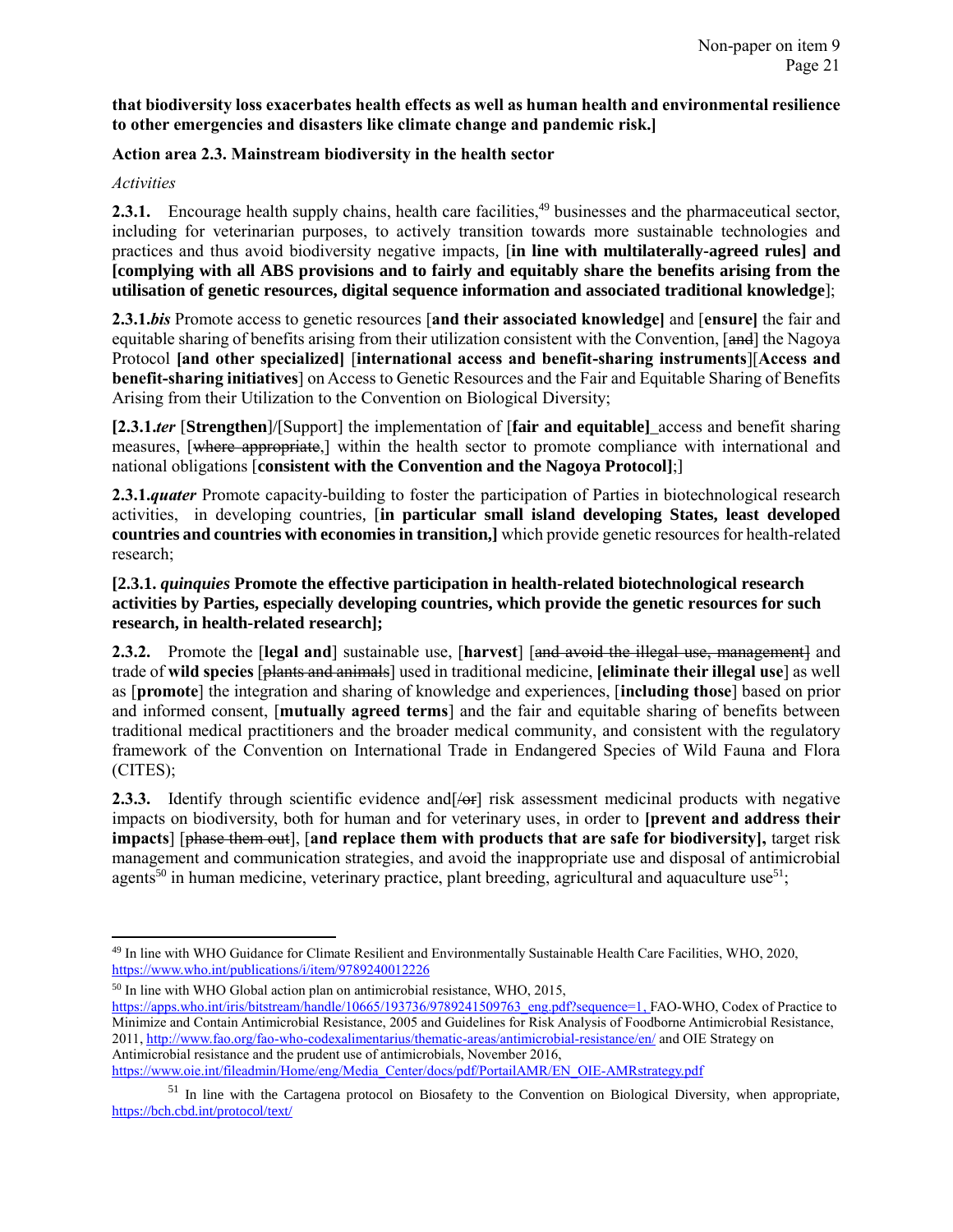**2.3.4. [**Avoid]/[**End**]/[**Eliminate**] the unsustainable and illegal [**or unsafe**] use of [(] wild [**species**]  $[$ animals and plants] for prescriptions for medicinal use,<sup>52</sup> and wherever possible, use alternative, sustainable sources for medicinal use;

**2.3.5.** Promote environmental surveillance through routine assessment including antimicrobial resistance screening in some specific environments, to identify contamination hotspots and emissions;

**2.3.6.** Enhance the sustainability of all streams of waste in the health sector by conducting a life cycle impact assessment in regulatory approval and incentivizing the reduction of impact of products and disposal practices;

**2.3.6.***bis* Promote the role of [urban] biodiversity [rich green / blue spaces] in supporting and enhancing [**social]**, mental and physical health and well-being.

# **Action area 2.4. Mainstream biodiversity in economic stimulus measures that can also contribute to the enhancement of health<sup>53</sup>**

*Activities*

l

**2.4.1.** Integrate biodiversity considerations while developing economic stimulus measures and recovery plans, including in the context of the post COVID-19 recovery, [as highlighted in appendix 2,] in all economic sectors, to support the conservation and sustainable use of biodiversity, **[as far as possible and as appropriate**], including by maintaining or enhancing support for developing countries, [**small island developing states, least developed countries and countries with economies in transition**] to safeguard [**and sustainably use**] their biodiversity;

**2.4.2.** Screen and monitor stimulus measures [**in the health sector]** for their biodiversity impacts to ensure they are aligned with long-term policy goals for the three objectives of the Convention and the 2030 Agenda for Sustainable Development, and contribute to better health outcomes and/or the mainstreaming of biodiversity-health linkages;

**[2.4.3.** Employ sustainable public procurement, [**including, where appropriate,**] with environmental certification [**and other financial and trade incentives**] to support companies and producers that contribute to the conservation and sustainable use of biodiversity;]

**2.4.4.** Promote jobs and income support for biodiversity conservation, [**for the knowledge and conservation of local/native agrobiodiversity**], sustainable use and restoration to stimulate economic recovery as well as in research, including in the field of One Health;

**2.4.5.** Promote a bioeconomy, based on the sustainable management of biodiversity and biomass to generate new products, processes and value-added services based on knowledge and innovation;

**[2.4.5.***bis* [Promote]/[**Ensure**] compliance across economic sectors with international agreements and national provisions on access and benefit sharing [**consistent with the** [**Convention and the**] **Nagoya Protocol**[.][, to ensure [**the implementation of ABS obligations**] [ $\overline{\text{time}}$ ] [ $\overline{\text{time}}$ ] and  $\overline{\text{line}}$  [ $\overline{\text{time}}$ ] [ $\overline{\text{air}}$  and **equitable**] benefit sharing [arising from health-related economic activities] [**on an equal footing**].]]

*Implementation milestones for monitoring purpose by 2030:*

(a) Biodiversity and health linkages are recognized in sector-specific policies, with a view to promoting better health outcomes alongside the conservation and sustainable use of biodiversity;

 $52$  In line with the sustainable trade strategies established through other global instruments such as the Convention on International Trade in Endangered Species of Wild Fauna and Flora.

<sup>&</sup>lt;sup>53</sup> In accordance with Appendix 2 which presents options to integrate biodiversity considerations into COVID-19 stimulus and recovery measures.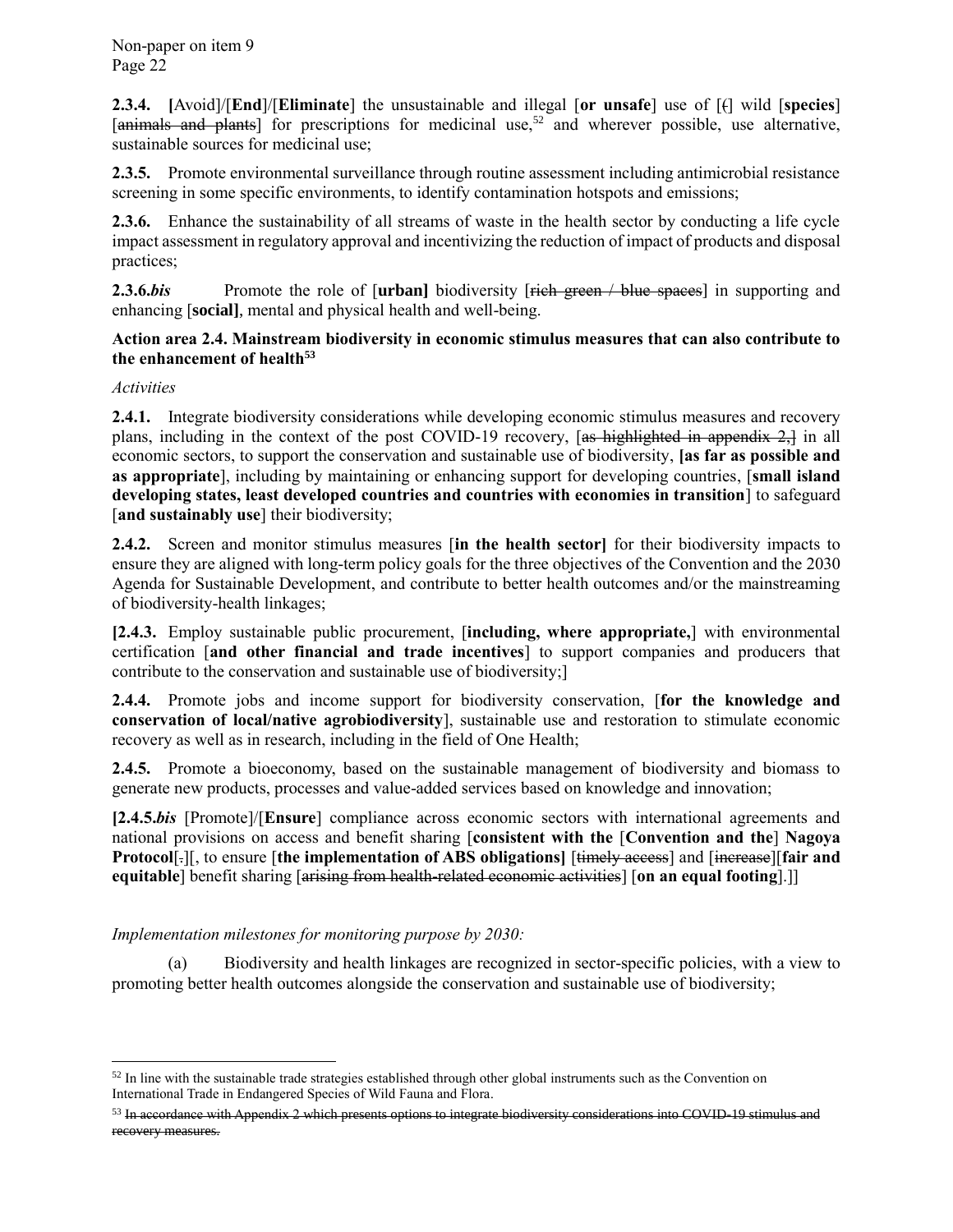(b) The health sector follows biodiversity-inclusive sustainable practices  $\frac{1}{2}$  [ $\frac{1}{2}$ ] implements policies to avoid or limit potential adverse effect on biodiversity [**and shares monetary benefits with the custodians of biodiversity**];

(b)*bis* Other sectors follow biodiversity-inclusive sustainable practices and implement policies to avoid or limit potential adverse effect on biodiversity;

(c) Funding is allocated to biodiversity conservation, restoration and sustainable use programmes and/or activities also providing health benefits;

<span id="page-22-0"></span>(d) Biodiversity investment targets are established and implemented under economic stimulus measures and recovery plans, including in the context of the post-COVID-19 recovery.

# **ELEMENT 3: EDUCATION AND AWARENESS ON BIODIVERSITY AND HEALTH LINKAGES**

# *Strategic objective*

To improve awareness and understanding of biodiversity and health linkages to catalyse a transformative behavioural and attitude change at all levels], and foster sustainable consumption and production patterns, including through educational programmes [grounded in conservation [**and sustainable use]** education].

# *Rationale*

[A common narrative and vision are needed to raise the issue of biodiversity and health linkages in the global agenda.] While linkages between biodiversity and health are multiple and complex, clear messages which present the current policy approaches to health, biodiversity and the environment are needed for decision- and policymakers, as well as the general public. Guidance and recommendations on potential trade-offs and synergies should be provided to policymakers and the general public. Aligning messages and developing advocacy tools will catalyse [a transformative]change at all levels.

# **Action area 3.1. Define key messages and advocacy tools on biodiversity and health interlinkages and co-benefits, building on traditional knowledge and conservation education**

### *Activities*

 $\overline{\phantom{a}}$ 

**3.1.1.** Promote and disseminate advocacy tools, best practices and examples of policies that maximize biodiversity and health co-benefits, [building upon the key messages provided in appendix 3] and highlighting the relevant contributions of indigenous peoples and local communities, women, youth**,** older persons [**and persons with disabilities]**;

**3.1.2.** Demonstrate through case studies how conservation and sustainable use of biodiversity, the fair and equitable sharing of benefits arising from the utilization of genetic resources [**and associated traditional knowledge]**, can result in multiple health benefits and improved resilience for ecosystems and [our shared][**the**] environment;

**3.1.3.** Leverage biodiversity and health linkages to promote sustainable consumption, including in the context of the [<del>'build back better' agenda and the</del>]need for a sustainable recovery from the current COVID-19 [and future]pandemic[**s**];

**3.1.4.** Support campaigns and activities to engage stakeholders in the promotion of biodiversity and health linkages and One Health approaches among other holistic approaches, including through World Days,<sup>54</sup> multilateral fora and associated communication networks;

<sup>54</sup> Including World Wildlife Day (3 March), World Health Day (7 April), International Day of Biological Diversity (22 May), World Environment Day (5 June), World Environmental Health Day (26 September), World Mental Health Day (10 October) and World Antibiotic Awareness Week (18-24 November).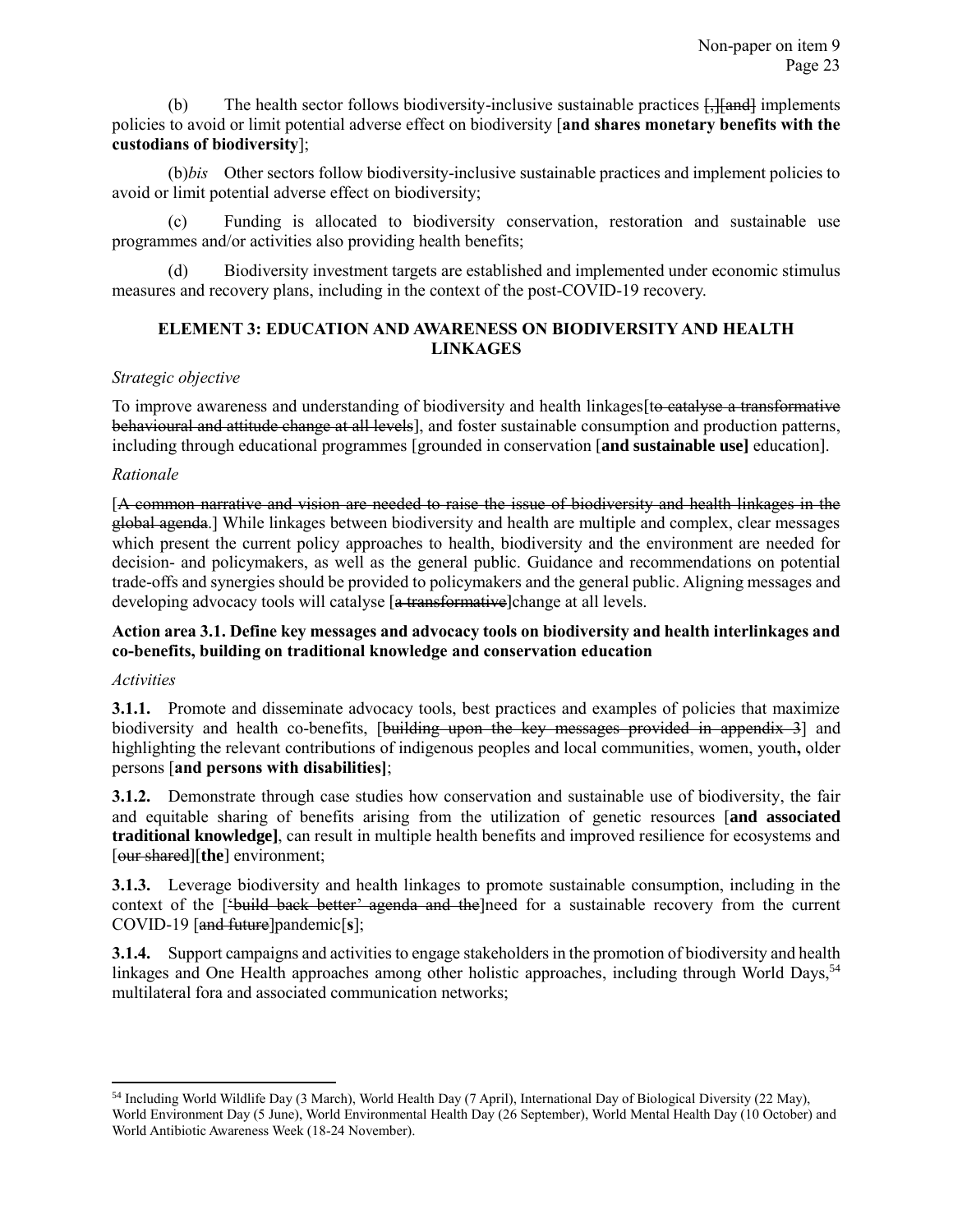**3.1.5.** Communicate on health risks arising from the cost of inaction and continued ecosystem degradation and biodiversity loss, including unsustainable land management, depletion of marine environment, wildlife exploitation or illegal trade.

### **3.1.6. [Develop educational measures to reduce the risk of contact among wildlife, domestic animals and humans, thereby preventing pathogen transmission or spillover.]**

# **Action area 3.2. Raise awareness among general public and non-State actors**

*Activities*

l

**3.2.1.** Engage the education sector, especially at the primary and secondary levels, and empower citizen scientists to gain knowledge and invest in their own communities, with a view to internalizing biodiversity and health linkages and generating a multiplying impact;

**3.2.2.** Include educational programmes on One Health among other holistic approaches and biodiversityhealth linkages in national education curricula and national biodiversity strategies and action plans, as appropriate, and support citizen projects promoting biodiversity-health linkages;

**3.2.3.** Introduce biodiversity and health interlinkages into the curricula of human and animal healthcare and welfare professionals, as well as professionals in areas related to agriculture, forestry, fisheries and aquaculture, tourism, energy and mining, infrastructure, manufacturing and processing, and health, as appropriate, as part of life-long learning and skills development;

**3.2.4.** Encourage network-building activities, including through conferences, dissemination of information on biodiversity-health linkages [**provided by Parties]** through public databases, web portals, social media and information networks that facilitate access to all relevant stakeholders;

**3.2.5.** Promote global advocacy efforts for mainstreaming biodiversity and health linkages, [**as far as possible and as appropriate],** into the sustainable development agenda, [*the post-2020 global biodiversity framework*,]the United Nations Decade on Ecosystem Restoration, the United Nations Decade of Ocean Science for Sustainable Development and all areas to which biodiversity and health linkages can contribute, [building on existing messages developed in appendix 3];

**3.2.6.** Raise the awareness of the private sector and encourage non-State actors to contribute to broader initiatives led by partners including the Sharm El Sheik to Kunming Action Agenda for Nature and People "Reversing Biodiversity Loss and Promoting Positive Gains to 2030",<sup>55</sup> among other initiatives,<sup>56</sup> with a view to [instilling a transformative change to catalyse a healthy]living in harmony with nature.

*Implementation milestones for monitoring purpose by 2030:*

(a) Communication materials and tools, including culturally appropriate materials and available in indigenous languages, promoting the understanding of biodiversity and health linkages are developed and adapted [**and disseminated]** to the national context, building on key messages;

(b) Key messages on biodiversity and health linkages are defined and incorporated in national biodiversity strategies and action plans, in health strategies and action plans, in accordance with national circumstances and priorities;

(c) Education programmes for the sustainable use and conservation of biodiversity and the promotion of biodiversity and health linkages are incorporated in national education curricula, national biodiversity strategies and action plans, in health strategies and action plans, in accordance with national circumstances and priorities;

<sup>&</sup>lt;sup>55</sup> An agenda for action, Reversing Biodiversity Loss and Promoting Positive Gains to 2030, https://www.cbd.int/action-agenda/ <sup>56</sup> Note for example the Call to Action on the Berlin Principles on One Health, [https://oneworldonehealth.wcs.org/About-](https://oneworldonehealth.wcs.org/About-Us/Mission/The-2019-Berlin-Principles-on-One-Health.aspx)[Us/Mission/The-2019-Berlin-Principles-on-One-Health.aspx,](https://oneworldonehealth.wcs.org/About-Us/Mission/The-2019-Berlin-Principles-on-One-Health.aspx) as well as other relevant frameworks and documents that deliver precise recommendations, listed in CBD/SBSTTA/24/INF/25.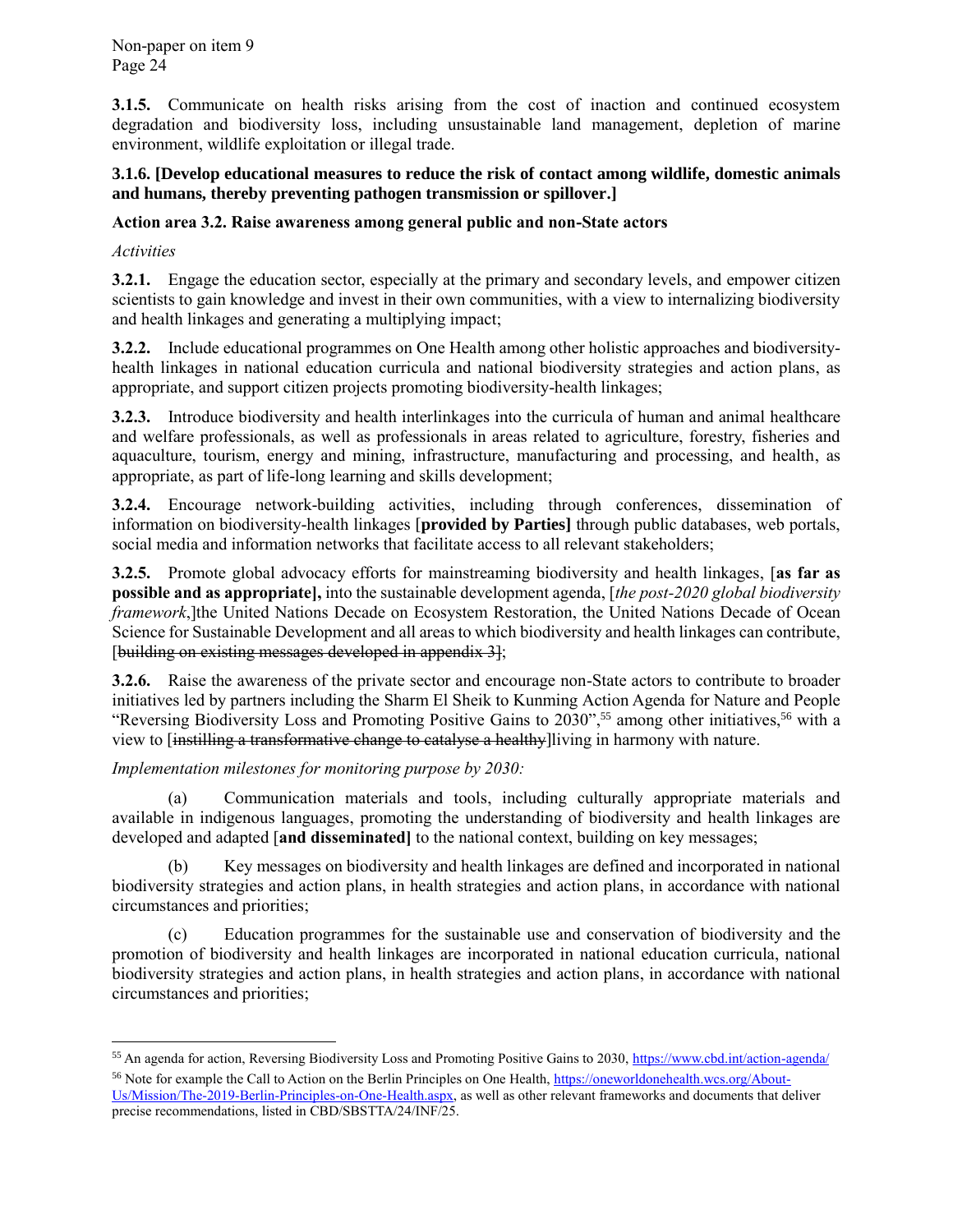(d) Non-state actors from various countries pledge to commitments on biodiversity and health under Action Agenda "Reversing Biodiversity Loss and Promoting Positive Gains to 2030".<sup>57</sup>

# <span id="page-24-0"></span>**ELEMENT 4: SURVEILLANCE AND MONITORING TO ADDRESS HEALTH THREATS**

# *Supporting objective*

To strengthen planning, surveillance, [**monitoring]** and mitigation efforts to address health threats [to **humans and wildlife and the role of biodiversity therein]**, including the risk of foodborne diseases, plant and animal diseases, neglected tropical diseases, emerging infectious diseases, vector-borne diseases and zoonotic pathogen spillover, [**antimicrobial resistance**], outbreaks, epidemics, and pandemics of zoonotic origin **[and exposure to environmental chemicals, and how these are magnified or modulated by available levels of biodiversity, considering the implementation of the goals and targets to the global biodiversity framework in the context of the]** [through] One Health approaches among other holistic approaches, and the rapid international sharing of information, data, [**and** sample**s** [, **complemented by an equally rapid sharing of diagnostics, vaccines, treatments and relevant intellectual property, with the providers of such information, data and samples, on fair, equitable and most favourable terms**]] [**samples, and fair and equitable sharing of benefits arising from the utilization on equal access footing**].

# *Rationale*

Reinforcing surveillance of biodiversity, including on wildlife habitats and assessing zoonotic pathogen spillover risk is instrumental to better address health threats and disease risks. Zoonotic disease and pandemics risk can be reduced, [**including**][mostly]by conserving [**and sustainably using]** natural ecosystems and by reducing contact between humans and livestock [with wild species that may act as reservoirs for potential pathogens,] and also by limiting the introduction of invasive alien species. Reinforcing surveillance also requires a substantial increase of adequate means of implementation, such as capacity-building and development, technology transfer, scientific and technical cooperation and funding, especially for developing countries, [**small island developing states, and countries with economies in transition]**.

# **Action area 4.1. Reinforce surveillance and monitoring systems through cross-sectoral collaboration, in line with One Health approaches**

### *Activities*

**[4.1.1.** Strengthen [**pandemic prevention and preparedness through enhanced]** cross-sectoral and trans-disciplinary surveillance of [essential components of pandemics preparedness, including on] emerging infectious pathogens and diseases, [**antimicrobial resistance]** vector-borne diseases, neglected tropical diseases, transboundary animal diseases, zoonotic pathogen spillover risk, alien species, plants and habitats of wildlife;]

**[4.1.2.** Promote community-based surveillance, and participatory monitoring from indigenous peoples and local communities, as elements of pandemic preparedness, with particular attention to people who have contact with wildlife, livestock and farmed animals;]

**4.1.3.** Monitor wildlife population resilience and maintain wildlife [**monitoring and chemicals of concerns as well as]** surveillance for high-risk pathogens, especially where there is a [**risk of exposure to chemical contaminants or]** large diversity of viral strains in wildlife with significant potential for spillover to people;

**[4.1.4.** Increase surveillance of wildlife disease events and emerging/re-emerging and exacerbated communicable disease threats, [**and the role of biodiversity therein]**, including water-borne, vector-borne, food-borne, [**air borne]** diseases and transboundary animal diseases;]

l 57 https://www.cbd.int/action-agenda/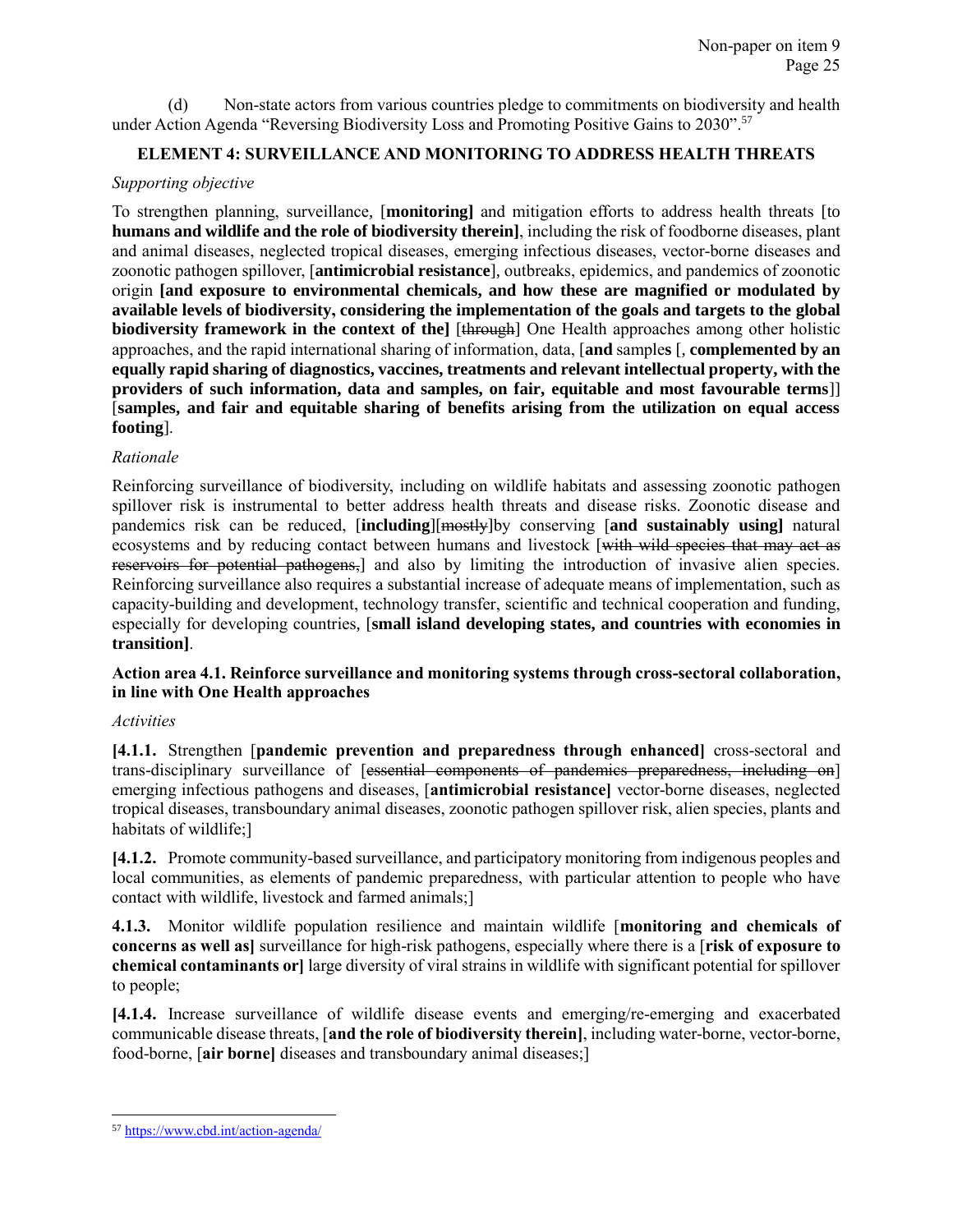**[4.1.5.** Promote, [**where possible and appropriate],** prompt and clear, timely, and publicly accessible information sharing and systematic collection, analysis, interpretation and dissemination of data on health, [**including through mobilization and sharing of data on the distribution of species that act as pathogens, vectors, hosts and reservoirs of human diseases],** [**and fair and equitable sharing of benefits arising from their utilization and equal footing**][**in line with** [**national and international measures][other multilateral agreements / in accordance with relevant ABS frameworks and legislations**] ;]]

**[4.1.6.** Enable the timely, [[**open** and secure][and **ABS-compliant**] [sharing of]]/[**access to**] pathogens, specimens, sequence information and relevant meta data which are essential for the rapid development of medical biotechnology, diagnostic assays, therapeutic interventions, vaccine development and prophylactic measures;<sup>58</sup>[**and** [**subject to the establishment of**][**the**]][**while** [**ensuring the**][**complying with the established] fair and equitable benefit-sharing]** [**on an equal footing**][ **through an intergovernmental process, consistent with the Convention and the Nagoya Protocol to facilitate equitable access to health care products, technologies and knowhow to developing countries in a timely and prompt manner for robust public health response, and the fair, equitable and equally rapid sharing of such medical biotechnology, diagnostics assays, therapeutic interventions, vaccine development and prophylactic measures, as well as associated intellectual property**][**as relevant** to the ABS measures and **consistent with the Convention and the Nagoya Protocol**]];

**4.1.7.** [**Consider integrating and employing**][Design, implement and ensure the use of] early warning systems for eventual invasions, by alien species, including through E-DNA analysis and monitoring, and warning systems such as the WAHIS and WAHIS-Wild developed by the World Organisation for Animal Health (OIE), the Global Outbreak Alert and Response Network-(GOARN) developed by the World Health Organization (WHO), and the implementation of International Health Regulations (IHR) [**and the Global Health Security Agenda (GHSA)**], [**subject to the establishment of a fair and equitable benefit sharing mechanism consistent with the Convention and the Nagoya Protocol, through an intergovernmental process**][**while preventing the misappropriation of digital sequence information created as a result of such E-DNA analysis**];

**4.1.7.***bis* Invest in early warning systems and matching infrastructure that can provide rapid, effective responses to emerging threats, including epidemiological and laboratory capacity, with appropriate data systems, taking into account the specific capacity gaps faced by developing countries, [**small island developing states, and countries with economies in transition**];

**4.1.8.** Foster effective and efficient collaboration among experts,<sup>59</sup> to provide cross-sectoral scientific guidance, contribute to disease surveillance programmes, assess and discuss potential trade-offs.<sup>60</sup>

### **4.1.9. [Support the capacity and capability of developing countries, small island developing states, and countries with economies in transition, for timely detection and responses to health risks linked to environmental factors.]**

*Implementation milestones for monitoring purpose by 2030:*

 $\overline{\phantom{a}}$ 

(a) Cross-sectoral and transdisciplinary efforts on surveillance and monitoring are strengthened, through effective collaboration, reporting or information sharing systems;

(b) Proportion of potential hotspots of disease emergence that are under strict protection regime;

<sup>58</sup> In line with the Nagoya Protocol on Access to Genetic Resources and the Fair and Equitable Sharing of Benefits Arising from their Utilization and the International Health Regulations, see WHO/CBD, Questions and Answers, Implementation of the Nagoya Protocol in the context of human and animal health, food safety: Access to pathogens and fair and equitable sharing of benefits, Living document, May 2018[, https://www.who.int/influenza/pip/QA\\_NP\\_Public\\_Health.pdf?ua=1](https://www.who.int/influenza/pip/QA_NP_Public_Health.pdf?ua=1)

<sup>59</sup> Including biologists, microbiologists, ecologists, public health experts including epidemiologists and virologists, veterinarians, health practitioners, social scientists, indigenous peoples and local communities and relevant professionals across disciplines.

<sup>60</sup> McShane T.O et al, Hard choices: Making trade-offs between biodiversity conservation and human well-being, *Biological Conservation*, vol. 144, issue No. 3, p.966–972, 2011[, https://doi.org/10.1016/j.biocon.2010.04.038.](https://doi.org/10.1016/j.biocon.2010.04.038)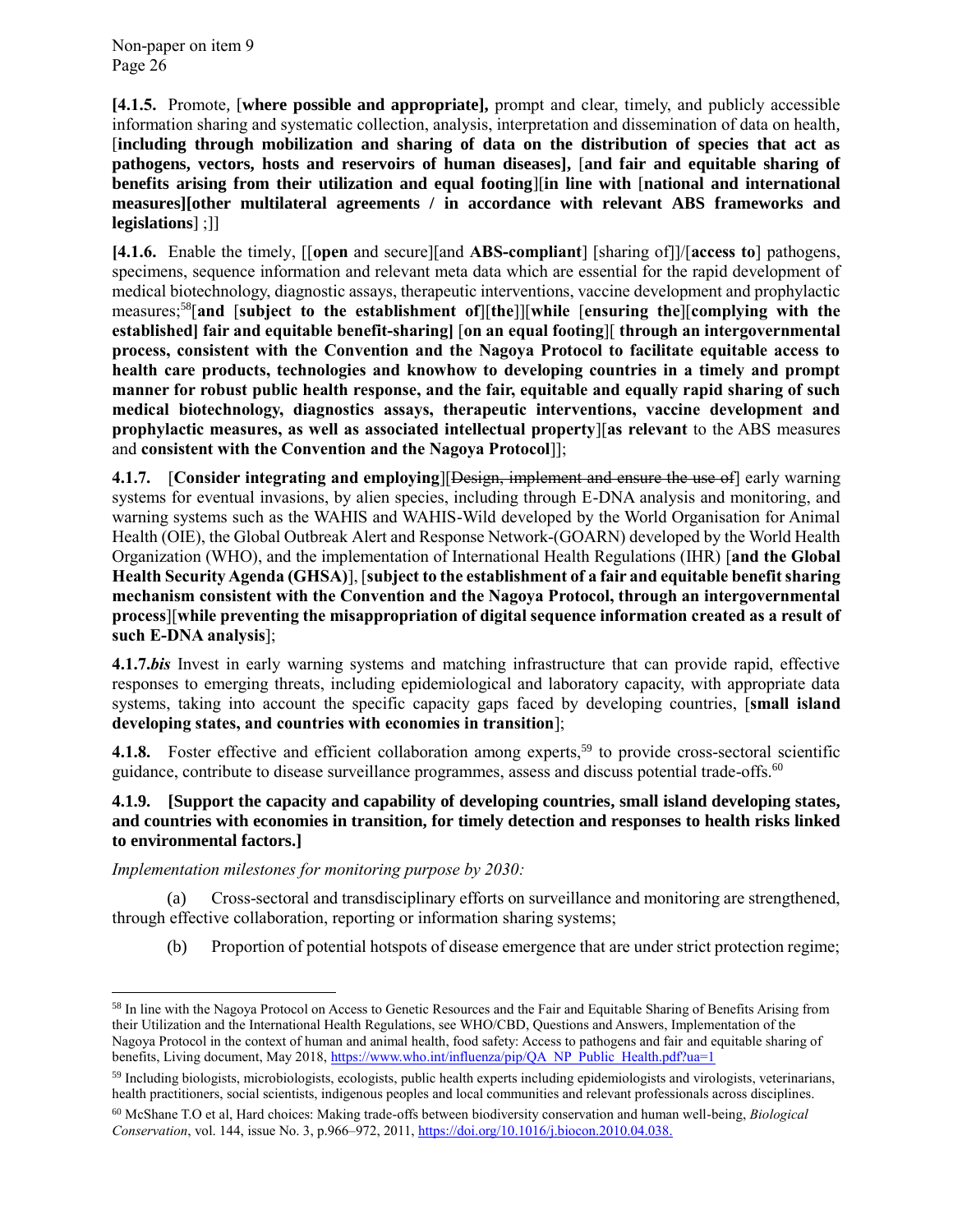(c) Disease alerts are detected and reported through surveillance systems, including [**the joint FAO, OIE, WHO Global Early Warning System for health threats and emerging risks at the humananimal-ecosystems interface (GLEW)] ,** the OIE-led "World Animal Health Information System" WAHIS and WAHIS–Wild and under the International Health Regulations (IHRs) [**and Global Health Security Agenda (GHSA)]**, as appropriate and in line with a "plan–do–check–act" (PDCA) cycle approach.

**(d) [Establishment of a fair and equitable benefit sharing mechanism, through an intergovernmental process, consistent with the Convention and the Nagoya Protocol, that ensures fair and equitable sharing of the benefits arising out of the utilization of the genetic resources, including digital sequence and other similar information, and that addresses developing country health care requirements, including equitable access to health care products and technologies required for public health response to health emergencies].**

### **ELEMENT 5: RESEARCH ON BIODIVERSITY AND HEALTH LINKAGES**

# <span id="page-26-0"></span>*Supporting objective*

To consolidate scientific research and knowledge management to further investigate the full range of linkages between biodiversity [**at ecosystem, species and genetic diversity levels]** and health within the framework of One Health among other holistic approaches, including at the regional and local levels, considering and respecting the traditional knowledge and skills of indigenous peoples and local communities, **[recognizing]** [ensuring] that access to traditional knowledge is based on their [free, prior] and informed consent, prior and informed consent, or] approval and involvement, and [**encourage the]** [ensuring] fair and equitable sharing of benefits.

# *Rationale*

Scientific research contributes to further explore and understanding the full range of biodiversity and health linkages within the framework of One Health among other holistic approaches. Scientific research plays an essential role in protecting health and conserving biodiversity alongside traditional knowledge - not only in understanding, measuring and assessing change, but also in providing innovative solutions to long standing challenges. Ongoing efforts to conduct environmental and health assessments, to strengthen national monitoring capacities and data collection, to develop interdisciplinary, [**intercultural]** education, training and research programmes are instrumental to inform and support policy action.

# **Action area 5.1. Strengthen the understanding of the full range of biodiversity and health linkages and support access to scientific evidence, data and good practices, based on the identification of research gaps and needs**

### *Activities*

**5.1.1.** Invest in [**ABS-compliant**] traditional knowledge programmes [based on access and benefitsharing [**mechanisms**][standards]] and scientific research, and support universities, research institutes, collaborating centres and other leading research actors including indigenous peoples and local communities, to increase data, experience, and scientific evidence [**based on applicable access and benefit sharing measures**];

**5.1.1.***bis* [**Ensure**][Facilitate] access to and transfer of technology [**on mutually agreed terms]**, including biotechnology and innovative health-related technology, scientific and technical cooperation and capacitybuilding, to enable Parties in particular, developing countries [**small island developing States, and countries with economies in transition**], to benefit from access to scientific materials, data and good practices;

**5.1.1.***ter* Promote the effective participation of Parties which provide genetic resources and associated information for biotechnological health-related research activities in such research;

**[5.1.2. Invest in early warning system and matching infrastructure that can provide rapid, effective responses to emerging threats, including epidemiological and laboratory capacity, with appropriate data systems**;]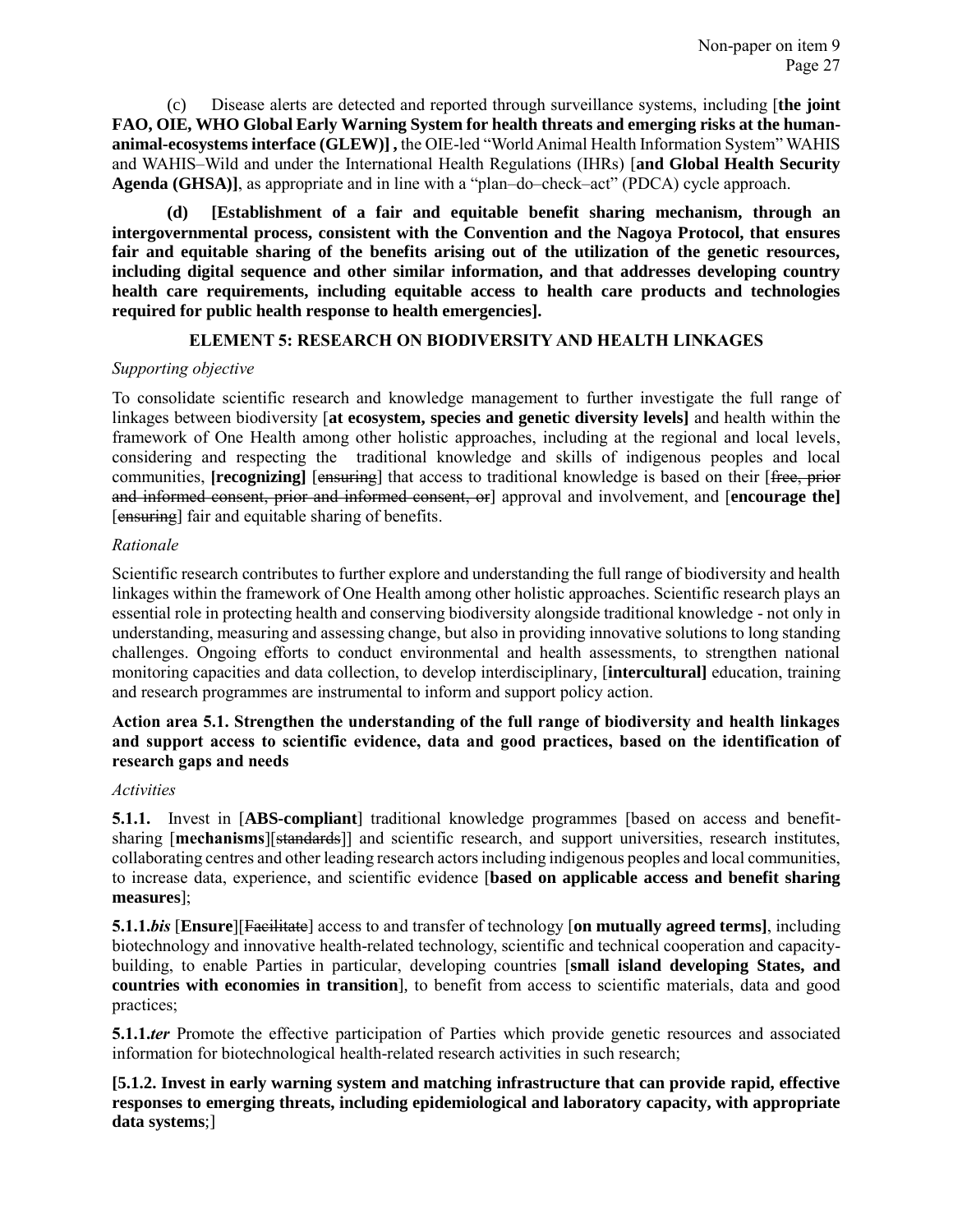l

**5.1.3.** Invest in [**multisectoral and**] inter/transdisciplinary [**ABS-compliant**] research efforts to capture the full breadth of the complex biodiversity and health linkages with the framework of One Health [**and bio risk management principal**], and when relevant enable gender, age and indigenous status disaggregated data, including for example in below research areas:

5.1.3.1. Invest in [**urban**] biodiversity-[rich green and blue spaces] which enhance [**social**], mental and physical health and the contribution of biodiversity for new medicine and food;

5.1.3.1.bis. [**Promote the contribution of biodiversity for new medicine and food production while ensuring fair and equitable benefit sharing mechanisms**];

5.1.3.2. Promote research on the linkages between the diversity [**and species richness]** of the human microbiome, [**and its relation with human health]**, environmental biodiversity, benefits for [**social],** mental and physical health, and their implications for human settlements, [**cognizant that organisms compromised in the human microbiome are not human genetic resources and are therefore subject to the ABS provisions of the CBD and the Nagoya Protocol**] ;

5.1.3.3. Promote research on the relationships between hosts populations, pathogens and natural resistance to these pathogens, and coevolution in these systems [**with]**, <sup>61</sup> biodiversity [**loss and]**, ecosystem [destruction and] degradation;

5.1.3.4. Promote research on the linkages between [unregulated] [**and illegal]** wildlife and livestock markets, and incidence in zoonotic diseases;

[5.1.3.5. Promote research on the interlinkages between **[biodiversity and**] health [**in the context of**][and sustainable, [increased plant-based,] diverse and healthy diets,] [**including traditional, national, and local food cultures, as well as their production and influenced by**]diversity of crops, [**and the genetic variability within a crop cultivar or species**], livestock and seafood, soil biodiversity, pollinators and other associated agrobiodiversity, marine and inland water ecosystems, and the effects of [**pesticides**][agrochemicals]on human health and agrobiodiversity;]

[**5.1.3.5. bis. Promote research on the interlinkages between protected and conserved areas that conserve intact, healthy ecosystems, and potential reductions in the emergence and spread of infectious diseases and pathogen spillover risks**;]

5.1.3.6. Promote research on [**the significance**]/[the **linkages between the loss of ecosystems species and genetic diversity** significance for health] of marine and terrestrial, [**aquatic and marine]** biodiversity, [**including for infectious disease risk food security and safety**][**such as that from forests**]including for infectious emerging disease risk, food security and food safety, and the consequences of multiple stressors and overexploitation on [**terrestrial and** marine]/[**all**] ecosystems (e.g. [pathogens, chemicals, plastics and microplastics, climate change and] habitat degradation);

5.1.3.6.*bis* Promote research on the linkages between the loss of [**ecosystems**], species [**and genetic diversity** or ecological functions and the consequences on human health (e.g. the disappearance of the bee populations);

5.1.3.7. Promote research on the linkages between migratory species and human health, including links between migratory behaviour and pathogen dynamics, and the impact of climate change and habitat changes;

5.1.3.8. Promote research on the linkages between invasive alien species and human health [**and**] [animal health, plant health and]wild[life][species] [**health**], considering that alien species may act as vectors or hosts of pathogens [**and displace important species for sustaining human and ecosystem health]**;

5.1.3.9. Promote research on the linkages between climate change, biodiversity and human health, including research into soil health and climate change impact on health;

<sup>61</sup> Beans et al., Studying immunity to zoonotic diseases in the natural host — keeping it real, *Nature Reviews Immunology*, 2013, [https://www.nature.com/articles/nri3551.](https://www.nature.com/articles/nri3551)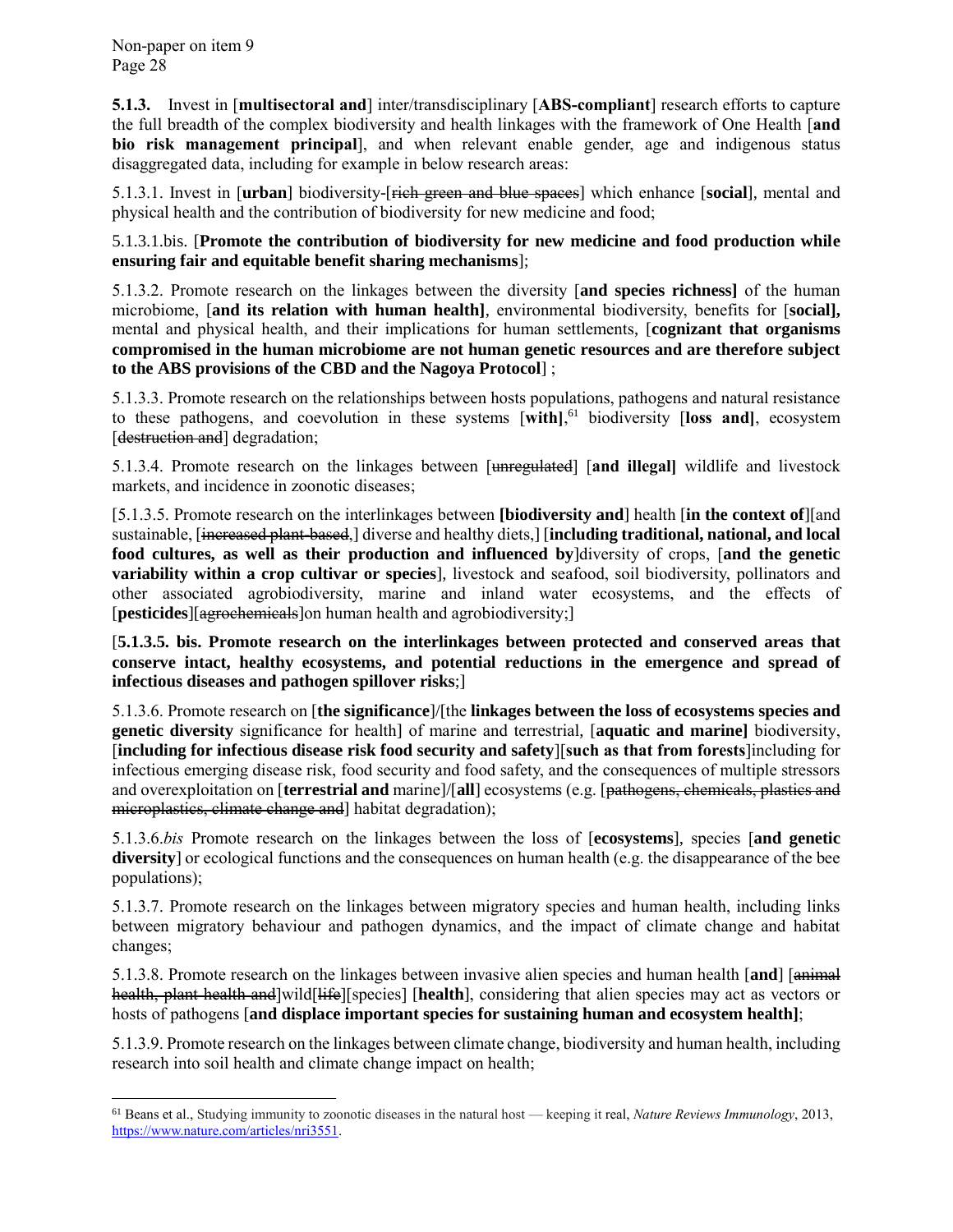5.1.3.10. Promote pollution-related research to understand the consequences of the different forms of pollution on the interlinkages between biodiversity and health, to control pollution and drive change in pollution prevention and monitoring policy;

[5.1.3.10.*bis* Promote research benefits provided by nature, including in monetary terms, to human physical and mental health.]

**[5.1.4.** Strengthen international, regional, [**sub-regional]**, national and subnational monitoring and surveillance capacities [**including monitoring and surveillance of chemical contaminants]** through active surveillance systems that facilitate systematic inputs and data exchange between public health, animal health and welfare, environment, wildlife and other sectors, taking into account the specific capacity gaps of developing countries, [**small island developing states, and countries with economies in transition]**.]

**Action area 5.2. Promote cross-sectoral collaboration and foster the implementation of One Health approaches among other holistic approaches at local, [subnational], national, regional and international levels**

*Activities*

l

**5.2.1.** Strengthen collaboration among experts,<sup> $62$ </sup> to build comprehensive scientific guidance for policy action and the application of One Health approaches among other holistic approaches, including through [**Party-driven**,] [**ABS-compliant**][innovative] knowledge-sharing platforms, digital technologies, tools and data gathering and dissemination methods;

**5.2.2.** Promote and sustain existing national, regional and international networks and partnerships, joint work programmes, cross-sectoral collaboration on biodiversity and health linkages, to identify and manage health risks posed by ecosystem degradation and biodiversity loss;

**5.2.3.** Harness findings, reports and recommendations from [**inter-governmental**] [global] platforms, partnerships and initiatives, [including experts and inter-agency liaison groups], which can inform risk analysis and emergence response protocols to improve the science-policy interface [**and relevant application in national planning and implementation]**;

**5.2.4.** Promote community engagement and stewardship for disease risk reduction and sustainable use of [biodiversity] [natural resources] and expand attention to socioeconomic and behavioural factors.

*Implementation milestones for monitoring purpose by 2030:*

(a) Funding is allocated to [**multisectoral and]** transdisciplinary research on the full range of linkages between biodiversity and health and One Health at the national level [**and, as appropriate, at subnational levels]**;

(b) Increase in number of [**multisectoral and]** transdisciplinary research publications and projects on biodiversity and health linkages;

(c) Countries are promoting One Health collaborations, by establishing collaborating centres and joint programmes, participating in international One Health collaborations, and providing funding to One Health project or schemes dedicated to the promotion of biodiversity and health.

[d) **Developing countries, in particular [small island developing States, and countries with economies in transition] have access to technology including biotechnology and innovative healthrelated technology, scientific and technical cooperation, capacity building, and scientific outputs, data and good practices.]**

e) [**Benefits from utilization of genetic resources in health research and development are shared equitably**]

 $62$  Including biologists, microbiologists, ecologists, public health experts including epidemiologists and virologists, veterinarians, health practitioners, social scientists, indigenous peoples and local communities and other relevant professionals.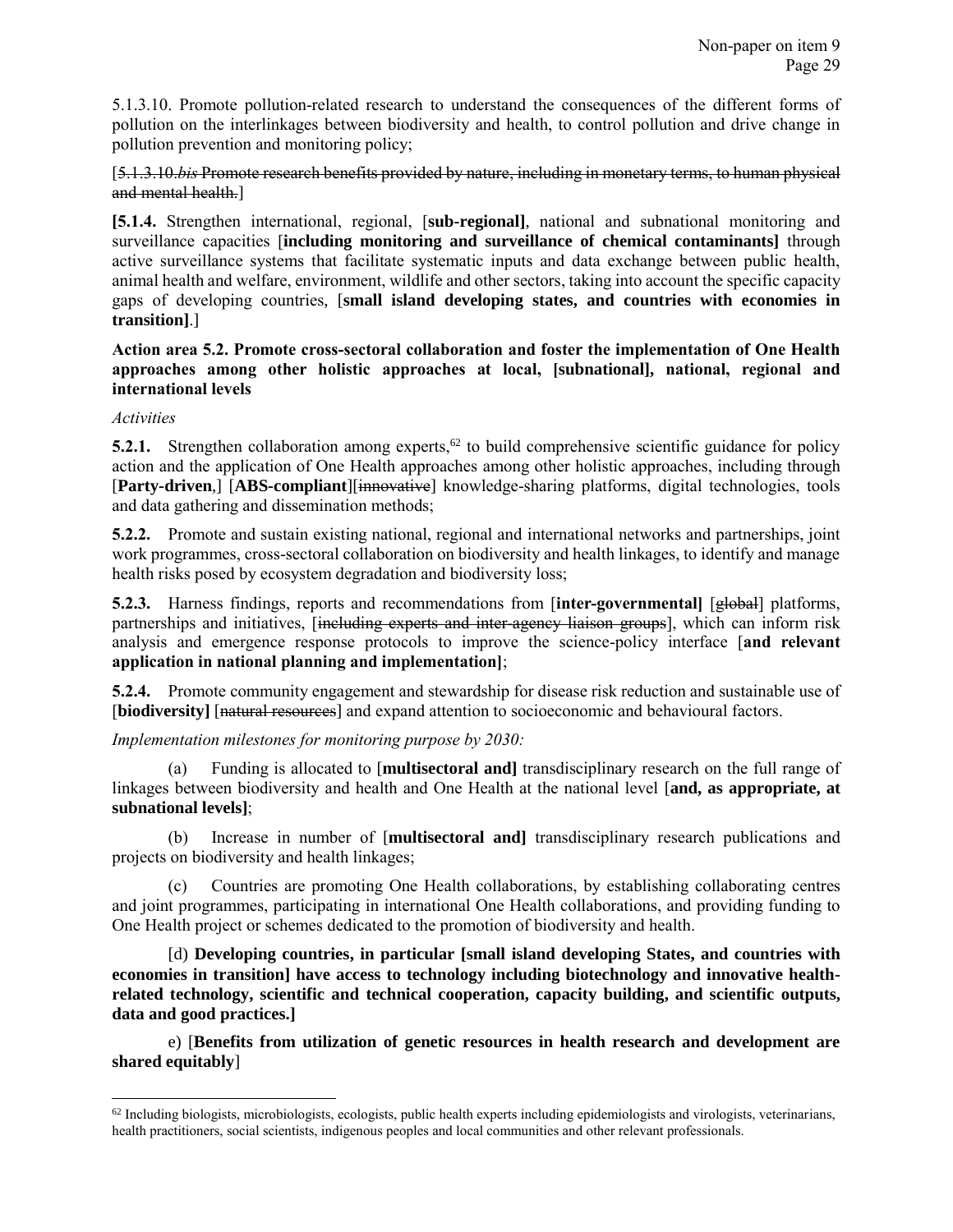### **ELEMENT 6: CAPACITY-BUILDING AND FUNDING**

#### <span id="page-29-0"></span>*Supporting objective*

To support capacity-building and [ensure predictable and] sustainable funding to policies and programmes promoting biodiversity and health linkages and One Health approaches, among other holistic approaches.

#### *Rationale*

Building capacities and mobilizing resources, [**in particular towards countries]** [from all sources, private and public, national[, **sub-regional, regional**] and international, in a transparent and efficient manner], to [**mainstream and**]implement biodiversity and health related policies, while maximizing synergies with measures related to other goals and approaches and avoiding double structures in implementation of measures and monitoring and evaluation, is key to [ensure] [**deliver]** action and long-lasting impact, [**in particular for developing countries, taking into account the significant inequalities across Parties prompted by the COVID-19 pandemic and uneven capacities to respond to health emergencies]**. Investing upstream, in [**surveillance]**, prevention, [**early detection]** and [**relevant**]early warning systems is a priority and less costly than emergency response once an epidemic has emerged.

#### **Action area 6.1. Promote capacity-building at all levels, across disciplines and sectors**

*Activities*

**6.1.1.** Strengthen the capacity of health, environment, agriculture, fisheries, aquaculture, forestry, food and nutrition, and other relevant ministries, agencies and organizations to promote biodiversity and health linkages, and One Health approaches, among other holistic approaches;

**[6.1.2.** Drive cooperation and collaboration between sectors to align interventions, develop best management practices, building on existing expertise developed within governments, [**subregional, regional]**, international and non-governmental organizations, indigenous peoples and local communities, and other stakeholders;

**6.1.3.** Promote mutual learning and collaborative activities, by leveraging peer-to-peer learning and building on current transdisciplinary training schemes;

**6.1.4.** Promote collaboration between traditional and scientific knowledge that contribute to enhance the understanding of biodiversity and health linkages and the promotion of One Health approaches, among other holistic approaches, where it is sustainable and there is no known risk to human or animal health and well-being;

**6.1.5.** Develop [**ABS-compliant]** tools, technology transfer and digital technology to reinforce knowledge sharing, and develop partnerships and alliances that support multi-disciplinary, cross-sectoral approaches and address the capacity gaps [**in particular in]** developing countries, [**small island developing states, and countries with economies in transition]**;

**6.1.6.** Enhance technical and scientific cooperation, including North-South and South-South [**and triangular]** cooperation, to strengthen the capacity of developing countries, [**small island developing states, and countries with economies in transition]** in adopting technologies and developing skills that are key to promoting biodiversity and health linkages;]

[[**6.1.6.***bis* Improve risk assessment of disease emergence and develop prevention strategies adapted to the local socioeconomic and cultural context in cooperation with local communities, stakeholders and policymakers.][**Strengthen systems and frameworks for risk assessment, risk management and risk communication and develop prevention strategies adapted to the local socio-economic and cultural context in cooperation between local communities, stakeholders and policy makers**]]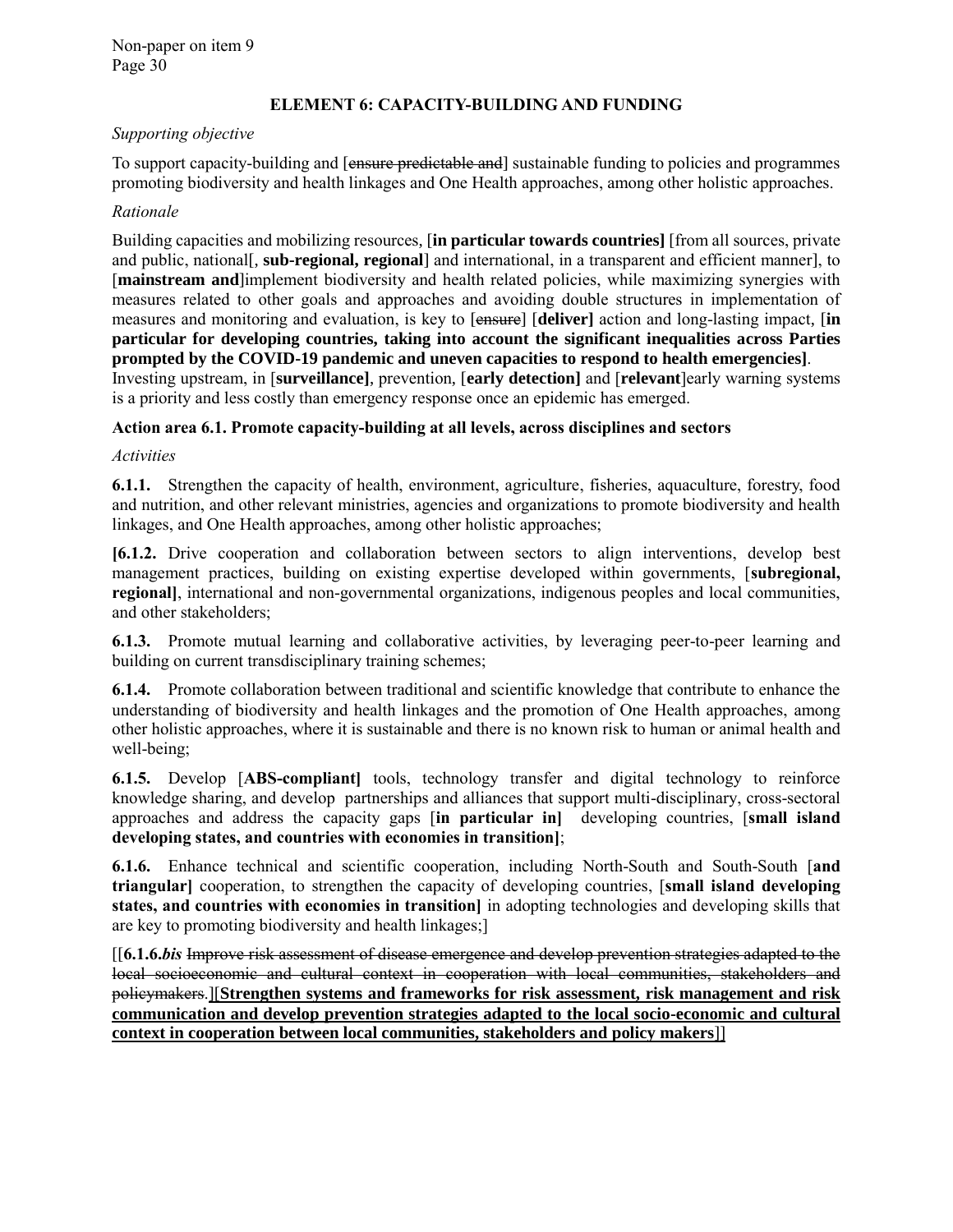# **Action area 6.2. Mobilize [predictable and sustainable] resources [sufficient] to enable implementation of biodiversity-health related policies**

### *Activities*

**6.2.1.** Investigate the costs of inaction in relation to the conservation, restoration, and sustainable [management][**use**] of biodiversity as a means to reduce health risks and related costs of possible pandemics, and develop investment case-studies to help quantify the positive impact and return on investment from biodiversity-inclusive One Health policies, among other holistic approaches, which can be reflected in national accounting practices, provide cost-effectiveness evidence including on the impact of nature's benefits to human [**social]**, mental and physical health, and identify funding needs with greater granularity;

**[6.2.2.** Consistent with the resource mobilization component of the post-2020 global biodiversity framework,<sup>63</sup> set national targets for domestic resource mobilization, include budget lines for biodiversity and health as part of national biodiversity finance plans or similar instruments and prioritize finances on integrative and co-beneficial actions for other environmental issues, as appropriate;]

**[6.2.3. [**Consistent with the resource mobilization component of the post-2020 global biodiversity framework]<sup>64</sup> identify gaps in financial sources to secure adequate resources from all sources for programmes and [projects related to biodiversity and health linkages and/or One Health approaches][**projects related to biodiversity and health linkages**] [in accordance with Article 20 of the Convention]];

**[6.2.4.** Leverage direct and indirect biodiversity and health-related international finance, [**including official development assistance]**, as well as private sector investment and engage the financial sector in mainstreaming biodiversity, including for developing countries, [**in particular small island developing States, and countries with economies in transition]**;]

**[6.2.5.** Involve multilateral development banks and development finance institutions in considering investments in biodiversity and health, including in portfolios related to sustainable recovery plans; [1]

**[6.2.5.***bis* Consider opportunities for the Global Environment Facility (GEF) to support eligible countries in the implementation of this action plan;]

**[6.2.6.** Scale up investment by governments, public authorities, development banks, [**private]** and others in measures to reduce health threats, provide early warning systems, invest in health systems as a foundation of societal cohesion and well-being, and strengthen the capacity of Parties, in particular developing countries, [**in particular small island developing States, and countries with economies in transition]**, [to **enhance rapid response**][**to** respond to health emergencies.]

*Implementation milestones for monitoring purpose by 2030:*

Capacities of relevant Ministries, agencies and organizations are strengthened through specific programmes, tools and platforms, and enhanced collaboration mechanisms;

(b) Domestic [finance] [**resources**], including funding for indigenous peoples and communities, enables the funding of programmes related to biodiversity-health linkages and/or One Health approaches, among other holistic approaches;

(c) Financial [**support**] [assistance] enables the funding of projects related to biodiversityhealth linkages and/or One Health approaches, among other holistic approaches, in developing countries, [**small island developing states, and countries with economies in transition, and]** in particular least developed countries, and including for indigenous peoples and local communities, women, youth [and] older persons, [**and persons with disabilities]**.

l <sup>63</sup> A draft strategy is provided in CBD/SBI/3/5.